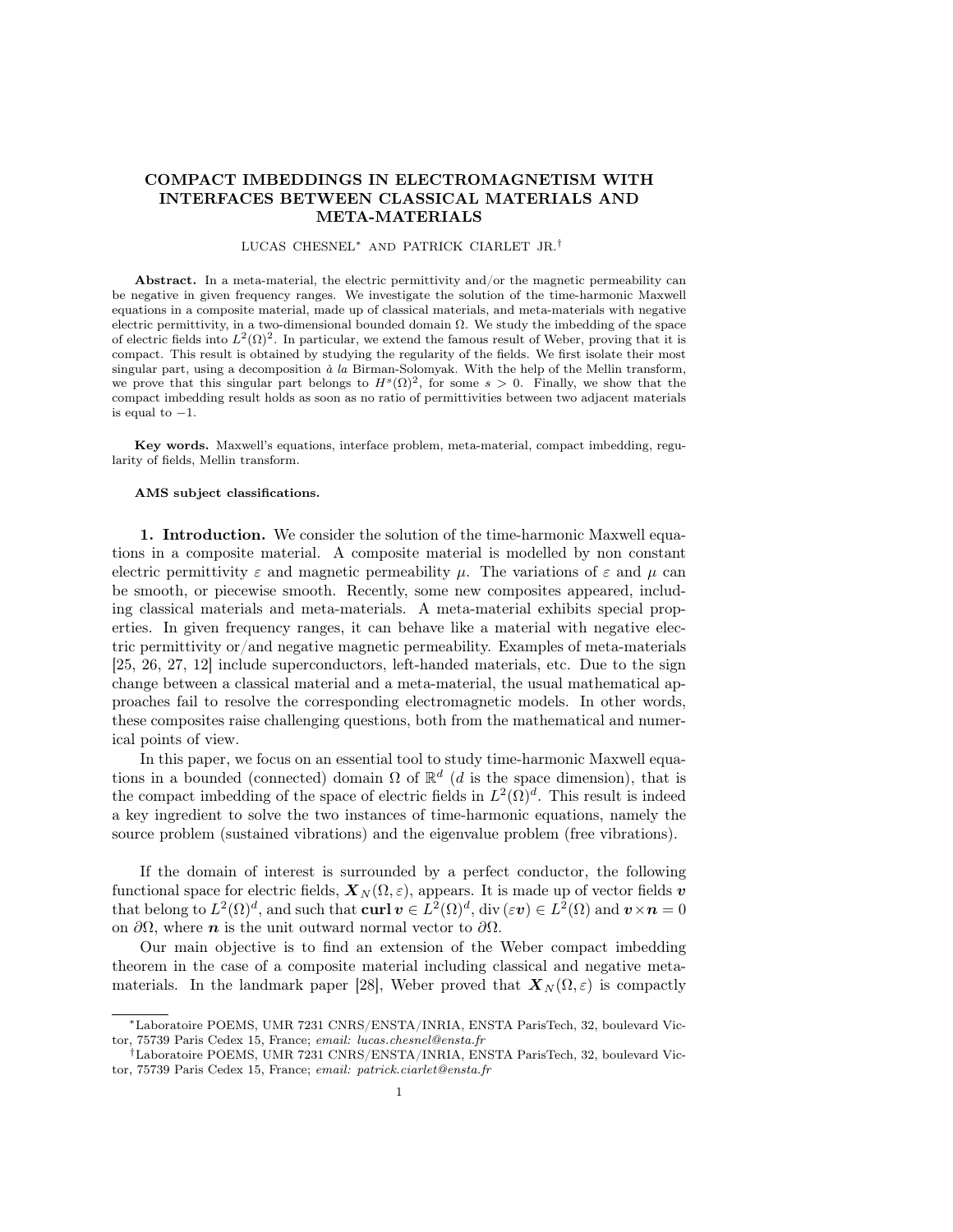imbedded into  $L^2(\Omega)^d$  when  $\varepsilon$  is a real function, bounded above and below by strictly positive constants, for  $d = 2, 3$ .

In [9], the second author and co-workers prove this result for  $d = 3$ , in the following setting. The domain  $\Omega$  is partitioned into two subdomains  $\Omega_1$  and  $\Omega_2$ , with a smooth interface (between the subdomains), and with  $\varepsilon$  exhibiting a sign-change at the crossing of the interface. This new result is proved under the assumption that the contrast  $\kappa_{\varepsilon}$  (which is just  $\kappa_{\varepsilon} = \varepsilon_{\vert \Omega_1}/\varepsilon_{\vert \Omega_2}$  when  $\varepsilon$  is constant in each subdomains) is such that  $\kappa_{\varepsilon} \notin \left] \kappa_{\varepsilon}^{i} ; \kappa_{\varepsilon}^{s} \right[$ , with  $-1 \in \left] \kappa_{\varepsilon}^{i} ; \kappa_{\varepsilon}^{s} \right[$ . The proof is direct, in the sense that the classical result stating that the imbeddings of  $H^s(\Omega)$  into  $L^2(\Omega)$  are compact for  $s > 0$ , is not used. Our method of proof, on the other hand, is to study the *a priori* regularity of elements of  $\mathbf{X}_{N}(\Omega,\varepsilon)$ . In this respect, it follows what has been done in proposition 3.7 of [1], or section 3 of [14], or in part 3.8 of [23], but it relies on different mathematical tools. More precisely, we shall prove that the space of electric field  $\mathbf{X}_N(\Omega,\varepsilon)$  is (continuously) imbedded into spaces like  $H^s(\Omega)^d$ , with some ad  $hoc s > 0$  with the help of the Mellin transform, so that one can obtain the desired compactness result by using the classical result mentioned above. Along the way, we shall use several results of [16].

This compactness result is one of the two key ingredient result to prove that the source problem is well-posed, within the Fredholm, or isomorphism+compact, framework. The T-coercivity method (see  $|10|$ ), or the three-field variational formulation (see [9]), then help obtaining the second key ingredient, coerciveness, so well-posedness follows. These two techniques provide some guidelines as to how the problem can be discretized.

In this paper, we shall study the two-dimensional case  $(d = 2)$ . To simplify the proofs, we assume that the domain  $\Omega$  has a connected boundary  $\partial\Omega$ , and that  $\varepsilon$  is piecewise constant. If that were not the case, the regularity results of elements of  $\mathbf{X}_N(\Omega,\varepsilon)$  should remain valid, under reasonable assumptions, such as a piecewise smooth  $\varepsilon$ , with  $|\varepsilon|$  bounded above and below by strictly positive constants, or such as a multiply-connected boundary, which adds a finite dimensional vector subspace of curl-free and divergence-free elements of  $\mathbf{X}_N(\Omega,\varepsilon)$ , whose elements can be studied separately.

We begin by the notations in section 2. We shall consider the case of a polygonal domain  $\Omega$ , partitioned into polygonal subdomains. In the next section, we prove a continuous splitting result for elements of  $\mathbf{X}_N(\Omega,\varepsilon)$ , which allows us to isolate the most singular part, expressed as a gradient of a scalar field. Then, in section 4, we study the regularity of this singular part, which leads to the compact imbedding result (§5). We generalize this result in section 6 by assuming that the domain and subdomains are curvilinear polygons. We conclude by providing a counter-example for a symmetric cavity composed of two materials whose permittivities are opposite.

**2.** Notations. Let  $\Omega$  be a bounded, open, connected polygonal set of  $\mathbb{R}^2$ , with connected boundary  $\partial\Omega$ . The unit outward normal vector to  $\partial\Omega$  is denoted by  $n$ , whereas  $\tau$  is a unit tangent vector to  $\partial\Omega$ .

We assume that  $\Omega$  is partitioned into N open, polygonal subsets  $\Omega_i$ :

$$
\overline{\Omega} = \bigcup_{j=1}^{N} \overline{\Omega_j} \text{ with } \Omega_i \cap \Omega_j = \emptyset \text{ if } i \neq j.
$$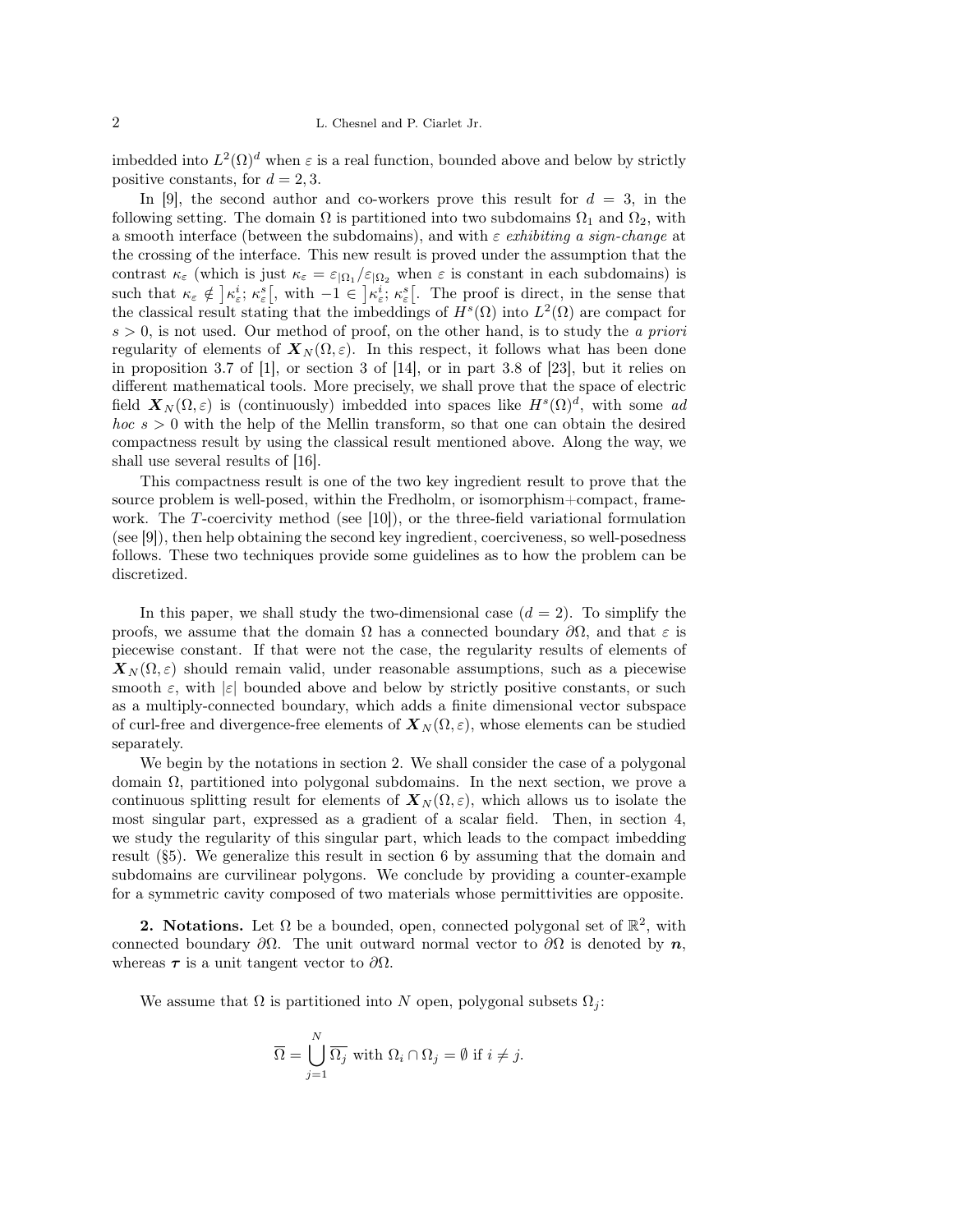We call P the partition. The interface between subdomains  $\Sigma := \cup_{i \neq j} (\partial \Omega_i \cap \partial \Omega_j)$  is made up of straight edges. Without loss of generality, we consider convex polygons  $\Omega_i$ , as they can be further subdivided into convex polygons if necessary. Then, to avoid unnecessary technical difficulties, we assume that the N polygons of the partition  $\mathcal P$ can be labelled so that  $\Omega_j$  and  $\Omega_{j+1}$  share at least one common edge, for  $j = 1..N - 1$ . For  $j = 1..N$ ,  $(\partial \Omega_j^k)_{k=1..n_j}$  denote the set of edges of  $\Omega_j$ , and  $(\mathbf{n}_j^k)_{k=1..n_j}$  are the corresponding unit outward normal vectors.

Let A denote the set of edges on the boundary  $\partial\Omega$  (a side of  $\partial\Omega$  can be divided into two or more edges, due to the partition), or on the interface  $\Sigma$ : define  $\mathcal{A}_{ext}$  :=  ${A \in \mathcal{A} \mid A \subset \partial\Omega}$  the set of exterior edges, and  $\mathcal{A}_{int} := \mathcal{A} \setminus \mathcal{A}_{ext}$  the set of interior edges. Similarly, let  $S$  denote the set of vertices (new vertices can appear on  $∂Ω$ , due to the partition), and  $\mathcal{S}_{ext} := \{ S \in \mathcal{S} | S \in ∂Ω \}$  the set of exterior vertices,  $\mathcal{S}_{int} := \mathcal{S} \backslash \mathcal{S}_{ext}$  the set of interior vertices.

In what follows, the characteristic quantities  $\varepsilon$  and  $\mu$  defining the material, functions, etc. are *complex valued*. Let us consider more precisely  $\varepsilon \in L^{\infty}(\Omega)$ , constant over each subdomain  $\Omega_j$ , with  $\varepsilon_j := \varepsilon|_{\Omega_j} \neq 0$ . As a particular case,  $\varepsilon$  can be real valued and exhibit a sign-shift between two neighboring subdomains. For  $a < b$ , we define the closed strip of the complex plane  $\mathcal{B}(a; b) := {\lambda \in \mathbb{C} \mid a \leq \Re(\lambda) \leq b}.$ 

Using differentiation in the sense of distributions, one classically defines the operators curl and div acting over  $L^2(\Omega) := L^2(\Omega) \times L^2(\Omega)$ , and the operator curl acting over  $L^2(\Omega)$ . For  $\mathbf{v} = (v_x, v_y) \in \mathbf{L}^2(\Omega)$ ,

$$
\operatorname{curl} \boldsymbol{v} = \frac{\partial v_y}{\partial x} - \frac{\partial v_x}{\partial y} \in \mathcal{D}'(\Omega), \quad \operatorname{div} \boldsymbol{v} = \frac{\partial v_x}{\partial x} + \frac{\partial v_y}{\partial y} \in \mathcal{D}'(\Omega).
$$

For  $v \in L^2(\Omega)$ ,

$$
\operatorname{\mathbf{curl}} v = \left(\frac{\partial v}{\partial y}, -\frac{\partial v}{\partial x}\right) \in \mathcal{D}'(\Omega) \times \mathcal{D}'(\Omega).
$$

Let us introduce the functional spaces

$$
\boldsymbol{H}(\text{curl};\Omega) := \left\{ \boldsymbol{u} \in \boldsymbol{L}^2(\Omega) \, | \, \text{curl } \boldsymbol{u} \in L^2(\Omega) \right\},
$$
  

$$
\boldsymbol{H}(\text{div}; \xi; \Omega) := \left\{ \boldsymbol{u} \in \boldsymbol{L}^2(\Omega) \, | \, \text{div}(\xi \boldsymbol{u}) \in L^2(\Omega) \right\},
$$

where  $\xi$  belongs to  $L^{\infty}(\Omega)$ . Next, let

$$
\boldsymbol{X}_N(\Omega,\varepsilon):=\{\boldsymbol{u}\in\boldsymbol{H}(\mathrm{curl}\,;\Omega)\cap\boldsymbol{H}(\mathrm{div}\,;\varepsilon;\Omega)\,|\,\boldsymbol{u}\cdot\boldsymbol{\tau}=0\,\,\text{on}\,\,\partial\Omega\}\,.
$$

 $\text{Endowed with the norm } \|\boldsymbol{u}\|_{\boldsymbol{X}_N(\Omega)} := \Big(\|\boldsymbol{u}\|_{\boldsymbol{L}^2(\Omega)}^2 + \|\text{curl}\,\boldsymbol{u}\|_{L^2(\Omega)}^2 + \|\text{div}\,(\varepsilon\boldsymbol{u})\|_{L^2(\Omega)}^2\Big)^\frac{1}{2},$  $\mathbf{X}_N(\Omega,\varepsilon)$  is a Hilbert space. Following Grisvard [18, 19], for any edge  $\partial\Omega_j^k$ , we let  $\widetilde{H}^{\frac{1}{2}}(\partial \Omega_j^k)$  denote the set of elements of  $H^{\frac{1}{2}}(\partial \Omega_j^k)$  whose continuation by 0 to  $\partial \Omega_j$ belongs to  $H^{\frac{1}{2}}(\partial \Omega_j)$ .

For  $u \in L^2(\Omega)$  (respectively  $u \in L^2(\Omega)$ ), we use the notation  $u_j := u|_{\Omega_j}$  (resp.  $u_j := u|_{\Omega_j}$ ). To study the regularity of scalar fields, we consider

$$
PH^{s}(\Omega, \mathcal{P}) := \{ u \in L^{2}(\Omega) | u_{j} \in H^{s}(\Omega_{j}), j = 1..N \} \text{ for } s > 0.
$$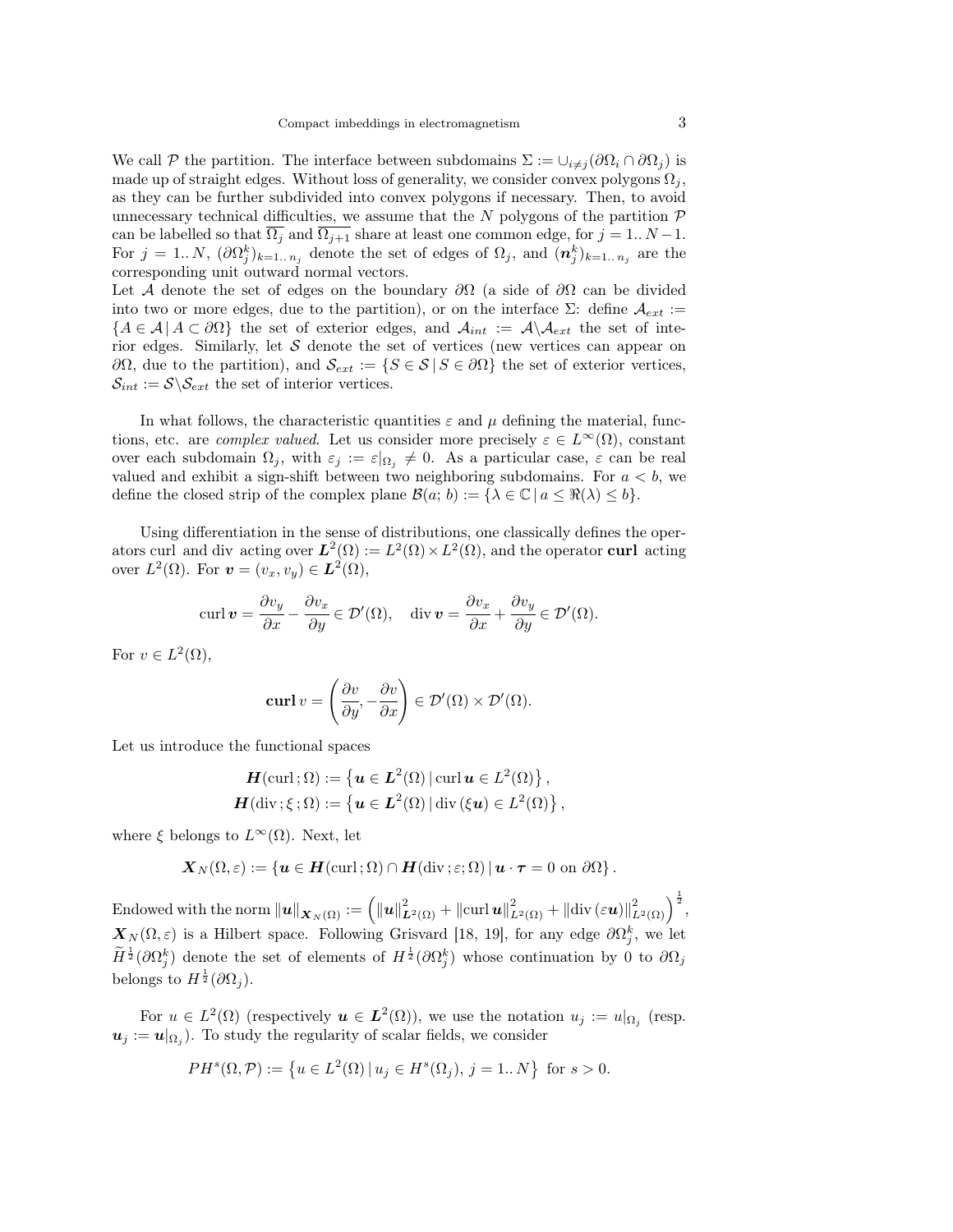On  $PH^s(\Omega, \mathcal{P})$ , we introduce the broken norm  $||u||_{PH^s(\Omega)} := \left(\sum_{j=1}^N ||u_j||^2_{H^s(\Omega_j)}\right)^{\frac{1}{2}}$ . We recall that, for  $s < 1/2$ ,  $||u||_{PH^s(\Omega)} \simeq ||u||_{H^s(\Omega)}$ . The vector valued counterpart is

$$
P\mathbf{H}^s(\Omega,\mathcal{P}) := PH^s(\Omega,\mathcal{P}) \times PH^s(\Omega,\mathcal{P}).
$$

So, we can introduce the subspace of piecewise smooth elements of  $\mathbf{X}_N(\Omega,\varepsilon)$ , which writes

$$
\boldsymbol{H}_N(\Omega,\varepsilon):=\boldsymbol{X}_N(\Omega,\varepsilon)\cap P\boldsymbol{H}^1(\Omega,\mathcal{P}).
$$

Finally, we define families of weighted functional (Sobolev) spaces. For a 2-index  $\alpha = (\alpha_1, \alpha_2) \in \mathbb{N}^2$ , we let

$$
|\alpha| := \alpha_1 + \alpha_2
$$
 and  $\partial_{\mathbf{x}}^{\alpha} := \frac{\partial^{|\alpha|}}{\partial^{\alpha_1} x \partial^{\alpha_2} y}$ .

Given  $\mathcal O$  any open subset of  $\mathbb R^2$ ,  $m \in \mathbb N$  and  $\gamma \in \mathbb R$ , we introduce

$$
V^m_\gamma(\mathcal{O}) := \left\{ v \in L^2_{loc}(\mathcal{O}) \, | \, r^{|\alpha|-m+\gamma} \partial_x^{\alpha} v \in L^2(\mathcal{O}), \, \forall \alpha \in \mathbb{N}^2, \, |\alpha| \le m \right\}
$$

where r is the distance to some given point of  $\overline{\mathcal{O}}$ , with norm

$$
\|v\|_{V_\gamma^m(\mathcal O)}:=\left(\sum_{|\alpha|\leq m}\left\|r^{|\alpha|-m+\gamma}\partial_x^\alpha v\right\|_{L^2(\mathcal O)}^2\right)^{\frac{1}{2}}.
$$

To conclude,  $\overset{\circ}{V}_{\gamma}^{m}(\mathcal{O})$  is the closure of  $\mathcal{D}(\mathcal{O})$  in  $V_{\gamma}^{m}(\mathcal{O})$ .

3. A continuous splitting of fields of  $X_N(\Omega, \varepsilon)$ . Let us prove a continuous splitting of fields that belong to  $\mathbf{X}_N(\Omega,\varepsilon)$ . This kind of result can be traced back to the works of Birman-Solomyak [5, 4, 6, 7]. We give here a proof that follows the lines of those of theorems 3.4 and 3.5 of [14]. By assumption, the partition  $P$  of  $\Omega$  is labelled so that  $\overline{\Omega_j}$  and  $\overline{\Omega_{j+1}}$  share at least one common edge, for  $j = 1..N - 1$ : we call  $(A_j)_{j=1..N-1}$  these edges.

PROPOSITION 3.1. Let  $u \in X_N(\Omega, \varepsilon)$ . There exist  $u_1 \in H_N(\Omega, \varepsilon)$  and  $u_2 \in$  $\mathbf{X}_{N}(\Omega,\varepsilon)$  with  $(\text{curl}\,\mathbf{u}_2,1)_{L^2(\Omega_i)}=0$  for  $j=1..N$ , such that

$$
\boldsymbol{u}=\boldsymbol{u}_1+\boldsymbol{u}_2.
$$

In addition, one has the stability estimate

$$
\|\boldsymbol{u}_1\|_{PH^1(\Omega)} + \|\boldsymbol{u}_2\|_{\boldsymbol{X}_N(\Omega)} \le C \|\boldsymbol{u}\|_{\boldsymbol{X}_N(\Omega)} \tag{3.1}
$$

where the constant  $C$  is independent of  $\boldsymbol{u}$ .

*Proof.* For any  $\mathbf{w} \in \mathbf{X}_N(\Omega, \varepsilon)$ , we define  $m_j(\mathbf{w}) := (\text{curl } \mathbf{w}, 1)_{L^2(\Omega_j)}$ , for  $j = 1...N$ . To prove our claim, let us build explicitly a family  $(f_j)_{j=1..N-1}$  of elements of  $\mathbf{H}_{N}(\Omega,\varepsilon)$ , such that

$$
\boldsymbol{u}_2 = \boldsymbol{u} - \sum_{i=1}^{N-1} c_i \boldsymbol{f}_i \quad \text{with } c_i = \sum_{k=1}^i m_k(\boldsymbol{u}), \ i = 1..N-1 \tag{3.2}
$$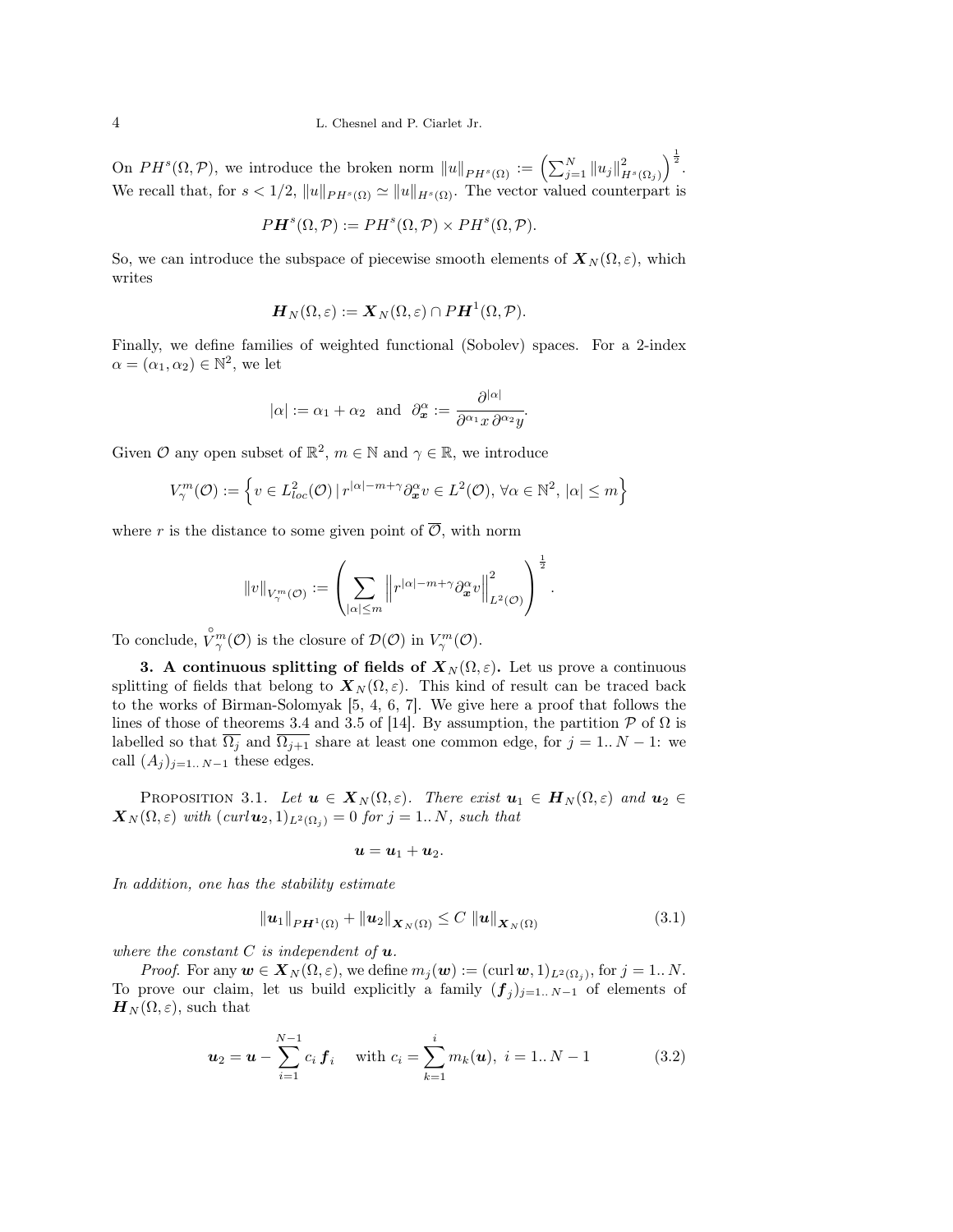automatically fulfills the conditions  $m_j(\mathbf{u}_2) = 0, j = 1..N$ . For  $j = 1..N - 1$ , let  $n_j$  be the unit normal vector to  $A_j$ , going from  $\Omega_j$  to  $\Omega_{j+1}$ , and  $\tau_j$  such that  $(\tau_j, n_j)$  is a direct, orthonormal basis. Let  $M_j$  be a given interior point of  $A_j$ , and let  $r_j$  be the distance to  $M_j$ . Next, define  $\boldsymbol{f}_j := C_j \zeta_j(r_j) \boldsymbol{\tau}_j$ , with a positive-valued function  $\zeta_j \in \mathcal{D}(\mathbb{R}^+)$ , equal to 1 in a neighborhood of 0, with support such that supp  $f_j \cap S = \emptyset$  and  $(\text{supp } f_j \cap A) \subset A_j$ . The constant  $C_j$ is chosen so that  $(\text{curl } \mathbf{f}_j, 1)_{L^2(\Omega_j)} = \int_{A_j} \mathbf{f}_j \cdot \boldsymbol{\tau}_j = 1$ . Note that, by construction,  $f_j|_{\Omega_j} \cdot \tau - f_j|_{\Omega_{j+1}} \cdot \tau = 0$  and  $\varepsilon f_j|_{\Omega_j} \cdot n_j - \varepsilon f_j|_{\Omega_{j+1}} \cdot n_j = 0$ . Since  $f_j$  is smooth on  $\Omega_j$  and  $\Omega_{j+1}$  (and supported in  $\Omega_j \cup \Omega_{j+1}$ ), we infer that  $\mathbf{f}_j \in \mathbf{H}_N(\Omega, \varepsilon)$ . Now, let  $u_2 = u - \sum_{i=1}^{N-1} c_i f_i \in X_N(\Omega, \varepsilon)$  be defined as in (3.2), and let us check

that  $m_j(\mathbf{u}_2) = 0, j = 1..N$ . First, for  $1 \leq j \leq N, 1 \leq i \leq N-1$ , we remark that

$$
m_j(\boldsymbol{f}_i) = \begin{cases} 1 & \text{if } j = i \\ -1 & \text{if } j = i + 1 \\ 0 & \text{else.} \end{cases}
$$

So, we have

$$
m_1(\boldsymbol{u}_2)=m_1(\boldsymbol{u})-\sum_{i=1}^{N-1}c_i\,m_1(\boldsymbol{f}_i)=m_1(\boldsymbol{u})-c_1=0,
$$

and, for  $j = 2..N - 1$ ,

$$
m_j(\boldsymbol{u}_2) = m_j(\boldsymbol{u}) - \sum_{i=1}^{N-1} c_i m_j(\boldsymbol{f}_i) = m_j(\boldsymbol{u}) - c_j + c_{j-1} = 0.
$$

On the other hand,

$$
m_N(\boldsymbol{u}_2) = m_N(\boldsymbol{u}) + c_{N-1} = \sum_{i=1}^N m_i(\boldsymbol{u}) = 0
$$
 because  $\boldsymbol{u} \cdot \boldsymbol{\tau} = 0$  on  $\partial \Omega$ .

Finally, let  $u_1 := \sum_{i=1}^{N-1} c_i f_i \in H_N(\Omega, \varepsilon)$ . For  $i = 1..N-1$ , there holds  $|c_i| \leq$  $\sum_{k=1}^i |m_k(\boldsymbol{u})| \leq \sum_{k=1}^i \sqrt{|\Omega_k|} ||\text{curl } \boldsymbol{u}||_{L^2(\Omega_k)} \leq \sum_{k=1}^i \sqrt{|\Omega_k|} ||\boldsymbol{u}||_{\boldsymbol{X}_N(\Omega)}$ . As a consequence,  $\|\mathbf{u}_1\|_{PH^1(\Omega)} \leq C_1 \|\mathbf{u}\|_{\mathbf{X}_N(\Omega)}$ . This leads to (3.1), as

$$
\|u_2\|_{\mathbf{X}_N(\Omega)} \leq \|u_1\|_{\mathbf{X}_N(\Omega)} + \|u\|_{\mathbf{X}_N(\Omega)} \leq C_2 \|u_1\|_{PH^1(\Omega)} + \|u\|_{\mathbf{X}_N(\Omega)}.
$$

 $\Box$ 

THEOREM 3.2. Let  $u \in X_N(\Omega, \varepsilon)$ . There exist  $u_0 \in H_N(\Omega, \varepsilon)$  and  $\varphi \in H_0^1(\Omega)$ with  $div(\varepsilon \nabla \varphi) \in L^2(\Omega)$ , such that

$$
\boldsymbol{u}=\boldsymbol{u}_0+\nabla\varphi.
$$

Furthermore, one has the stability estimate

$$
\|u_0\|_{PH^1(\Omega)} + \|\nabla \varphi\|_{L^2(\Omega)} + \|div(\varepsilon \nabla \varphi)\|_{L^2(\Omega)} \leq C \|u\|_{X_N(\Omega)}
$$

where the constant  $C$  is independent of  $u$ .

*Proof.* Let  $u \in X_N(\Omega, \varepsilon)$ . Thanks to proposition 3.1, there exist  $u_1 \in H_N(\Omega, \varepsilon)$ and  $u_2 \in X_N(\Omega, \varepsilon)$  such that  $u = u_1 + u_2$ , with  $(\text{curl } u_2, 1)_{L^2(\Omega_i)} = 0$ , for  $j = 1...N$ . In addition, we have the estimate

$$
\Vert \boldsymbol{u}_1\Vert_{PH^1(\Omega)}+\Vert \boldsymbol{u}_2\Vert_{\boldsymbol{X}_N(\Omega)}\leq C_1\ \Vert \boldsymbol{u}\Vert_{\boldsymbol{X}_N(\Omega)}\,.
$$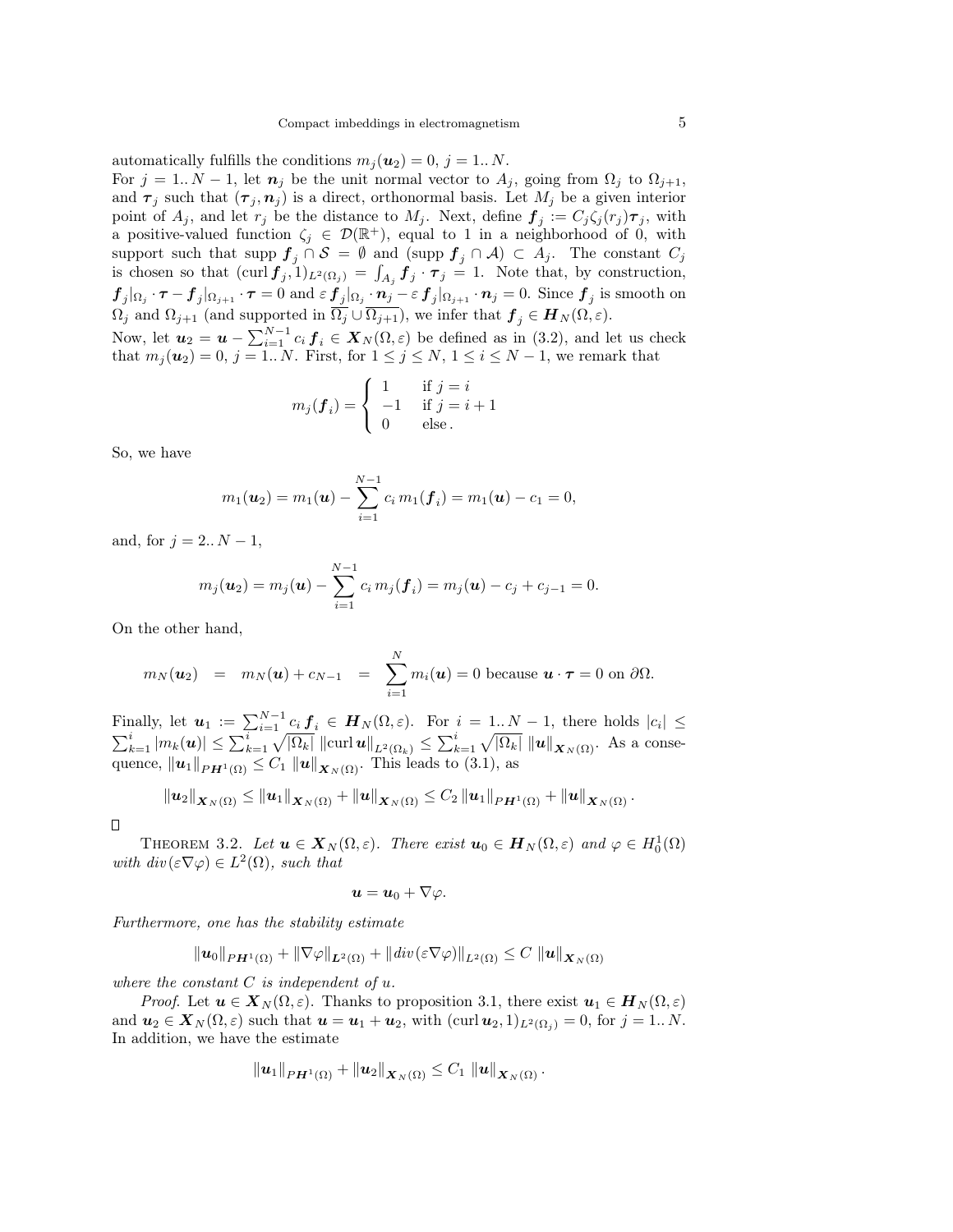Let us begin by a study of  $u_2$ . Thanks to the assumption  $(\text{curl } u_2, 1)_{L^2(\Omega_i)} = 0$ , for every  $j = 1..N$ , there exist one, and only one up to a constant,  $\phi_j$  in  $H^1(\Omega_j)$  that solves

$$
\begin{vmatrix}\n-\Delta \phi_j = \text{curl } \text{curl } \phi_j &= \text{curl } \mathbf{u}_2 & \text{in } \Omega_j \\
\frac{\partial \phi_j}{\partial \mathbf{n}_j} &= 0 & \text{on } \partial \Omega_j.\n\end{vmatrix}
$$
\n(3.3)

All polygons  $\Omega_j$  are convex, so  $\phi_j \in H^2(\Omega_j)$  (cf. theorem 2.4.3 of [19]). Next, we define  $\boldsymbol{v} \in \boldsymbol{L}^2(\Omega)$  by  $\boldsymbol{v}|_{\Omega_j} = \boldsymbol{\operatorname{curl}} \phi_j$ , for  $j = 1..N$ : it belongs to  $\tilde{P}\boldsymbol{H}^1(\Omega,\mathcal{P})$ , and  $||v||_{PH^1(\Omega)} \leq C_2 ||\text{curl } u_2||_{L^2(\Omega)}$ . In addition, for  $j = 1..N$ ,  $k = 1..n_j$ , there holds

$$
\boldsymbol{v} \cdot \boldsymbol{\tau}_j^k = \frac{\partial \phi_j}{\partial \boldsymbol{n}_j^k} = 0 \tag{3.4}
$$

where  $\tau_j^k$  is such that  $(\tau_j^k, n_j^k)$  is a direct, orthonormal basis. Consequently, curl v belongs to  $L^2(\Omega)$ , and  $\mathbf{w} := \mathbf{u}_2 - \mathbf{v} \in \mathbf{H}(\text{curl};\Omega)$  is curl-free. According to theorem 2.9 of [17, chapter 1] and thanks to the connectedness of  $\partial\Omega$ , there exists one, and only one  $\varphi_1 \in H_0^1(\Omega)$  such that

$$
\boldsymbol{w}=\nabla\varphi_1.
$$

So far,  $\boldsymbol{u}$  has been split as

$$
\bm{u}=\bm{u}_1+\bm{v}+\nabla\varphi_1
$$

where  $u_1 \in H_N(\Omega, \varepsilon)$ ,  $v \in PH^1(\Omega)$  and  $\varphi_1 \in H_0^1(\Omega)$ . However, except when  $\varepsilon$  is constant over  $\Omega$ , div $(\varepsilon v)$  does not belong to  $L^2(\Omega)$ . Using either theorem 1.5.2.8 of [18] or theorem 1 of [3], one can lift the normal trace of  $v_j$  on  $\partial\Omega_j$ , resulting in  $r \in PH^2(\Omega, \mathcal{P}) \cap H_0^1(\Omega)$  such that  $r_j \in H^2(\Omega_j) \cap H_0^1(\Omega_j)$  that fulfills

$$
\frac{\partial r_j}{\partial \mathbf{n}_j^k} |_{\partial \Omega_j^k} = (\mathbf{v}_j \cdot \mathbf{n}_j^k) |_{\partial \Omega_j^k}, \ k = 1..n_j, \ j = 1..N
$$
\nand\n
$$
||r||_{PH^2(\Omega)} \leq C_3 \, ||\mathbf{v}||_{PH^1(\Omega)}.
$$

Note that this is possible as soon as  $(\boldsymbol{v}_j \cdot \boldsymbol{n}_j^k) |_{\partial \Omega_j^k} \in \widetilde{H}^{\frac{1}{2}}(\partial \Omega_j^k)$ : as a matter of fact, there holds  $\mathbf{v}_j \cdot \mathbf{n}_j^k = \frac{\partial \phi_j}{\partial \mathbf{\pi}^k}$  $\frac{\partial \phi_j}{\partial \boldsymbol{\tau}_j^k} \in \widetilde{H}^{\frac{1}{2}}(\partial \Omega_j^k)$ , because  $\frac{\partial \phi_j}{\partial \boldsymbol{n}_j^k}$  $\partial \boldsymbol{n}_j^{k'}$  $= 0$  for all  $k' = 1... n_j$ . Define next  $u_3 := v - \nabla r$ . This field is such that

*i*) 
$$
\mathbf{u}_3 \in \mathbf{L}^2(\Omega)
$$
  
\n*ii*)  $\mathbf{u}_3|_{\Omega_j} \in \mathbf{H}^1(\Omega_j)$   
\n*iii*) curl  $\mathbf{u}_3 = \text{curl } \mathbf{v} = \text{curl } \mathbf{u}_2 \in L^2(\Omega)$   
\n*iv*)  $\mathbf{u}_3 \cdot \boldsymbol{\tau}|_{\partial \Omega} = \mathbf{v} \cdot \boldsymbol{\tau}|_{\partial \Omega} - \nabla r \cdot \boldsymbol{\tau}|_{\partial \Omega} = -\nabla r \cdot \boldsymbol{\tau}|_{\partial \Omega} = 0.$   
\n*cf.* (3.4)

Now, as  $(\varepsilon_j \mathbf{u}_3 |_{\Omega_j} \cdot \mathbf{n}_j^k) |_{\partial \Omega_j^k} = 0, k = 1..n_j, j = 1..N$ , one obtains div  $(\varepsilon \mathbf{u}_3) \in L^2(\Omega)$ . Combining those arguments allows us to conclude that  $u_3 \in H_N(\Omega, \varepsilon) = X_N(\Omega, \varepsilon) \cap$  $P\boldsymbol{H}^{1}(\Omega,\mathcal{P}).$ 

Let  $\varphi := \varphi_1 + r \in H_0^1(\Omega)$  and  $u_0 := u_1 + u_3$ . By construction

$$
\boldsymbol{u}=\boldsymbol{u}_0+\nabla\varphi
$$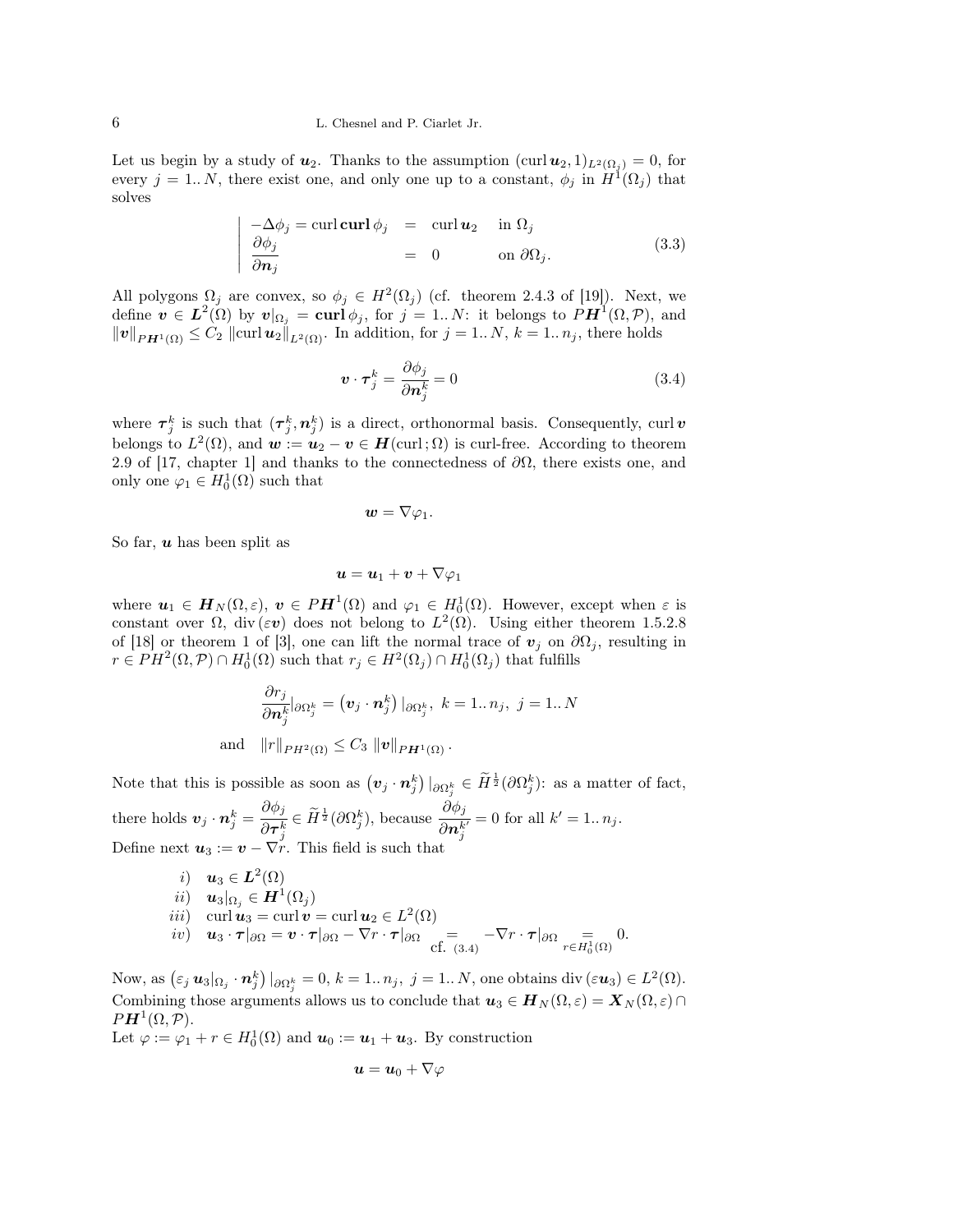with div  $(\varepsilon \nabla \varphi) = \text{div}(\varepsilon \boldsymbol{u}) - \text{div}(\varepsilon \boldsymbol{u}_0) \in L^2(\Omega)$ . Also

$$
\|u_{0}\|_{PH^{1}(\Omega)} \leq \|u_{1}\|_{PH^{1}(\Omega)} + \|v\|_{PH^{1}(\Omega)} + \|\nabla r\|_{PH^{1}(\Omega)}
$$
\n
$$
\leq \|u_{1}\|_{PH^{1}(\Omega)} + (1 + C_{3}) \|v\|_{PH^{1}(\Omega)}
$$
\n
$$
\leq \|u_{1}\|_{PH^{1}(\Omega)} + C_{2} (1 + C_{3}) \|\text{curl}\, u_{2}\|_{L^{2}(\Omega)}
$$
\n
$$
\leq C_{1} (1 + C_{2} (1 + C_{3})) \|u\|_{X_{N}(\Omega)}
$$
\n
$$
\|\nabla \varphi\|_{L^{2}(\Omega)} \leq \|u - u_{0}\|_{L^{2}(\Omega)}
$$
\n
$$
\leq \|u\|_{X_{N}(\Omega)} + \|u_{0}\|_{L^{2}(\Omega)}
$$
\n
$$
\leq (1 + C_{4}) \|u\|_{X_{N}(\Omega)}
$$
\nand\n
$$
\|\text{div}(\varepsilon \nabla \varphi)\|_{L^{2}(\Omega)} \leq \|\text{div}(\varepsilon u)\|_{L^{2}(\Omega)} + \|\text{div}(\varepsilon u_{0})\|_{L^{2}(\Omega)}
$$
\n
$$
\leq \|\text{div}(\varepsilon u)\|_{L^{2}(\Omega)} + C_{5} \|u_{0}\|_{PH^{1}(\Omega)}
$$
\n
$$
\leq (1 + C_{4} C_{5}) \|u\|_{X_{N}(\Omega)}
$$

where  $C_4 := C_1 (1 + C_2 (1 + C_3))$  et  $C_5 := \max_j |\varepsilon_j|$ .  $\Box$ 

4. A study of the regularity. Recall that  $\Omega$  is a bounded, open, connected polygonal set of  $\mathbb{R}^2$ , with connected boundary  $\partial\Omega$ . In this section, we show that, under some assumptions that will be described later on, the scalar potential  $\varphi \in H_0^1(\Omega)$ that appears in the splitting of theorem 3.2 is actually "more regular than  $H^{1}$ ". More precisely, we prove that there exists  $\sigma_0 > 1$ , which depends only on  $\Omega$ , on the partition and on  $\varepsilon$ , such that one has  $\varphi \in \bigcap_{s < \sigma_0} H^s(\Omega)$ .

Let us consider the unbounded operator F in  $L^2(\Omega)$ :

$$
\begin{cases}\nD(F) := \{ u \in H_0^1(\Omega) \mid \text{div}(\varepsilon \nabla u) \in L^2(\Omega) \} \\
Fu := \text{div}(\varepsilon \nabla u)\n\end{cases} (4.1)
$$

Now, we study the regularity of an element  $u \in D(F)$ . From time to time, we shall use the notation  $f := Fu = \text{div}(\varepsilon \nabla u) \in L^2(\Omega)$ .

Let us begin by some well-known results. Classically (chapter 2, volume 1 of [22]; theorem 2.1.3 of [19], or [2]), the following interior regularity holds.

THEOREM 4.1. Let  $\mathcal O$  be an open subset of  $\Omega$  such that  $\overline{\mathcal O}\cap\mathcal S=\overline{\mathcal O}\cap\mathcal A=\emptyset$ . Then u belongs to  $H^2(\mathcal{O})$ , with estimate

$$
||u||_{H^{2}(\mathcal{O})} \leq C \left( ||div(\varepsilon \nabla u)||_{L^{2}(\Omega)} + ||\nabla u||_{L^{2}(\Omega)} \right)
$$

where the constant  $C$  is independent of  $u$ .

Furthermore, theorem 2.1.4 of [19] provides the following regularity result around exterior edges.

THEOREM 4.2. Let  $\mathcal O$  be an open subset of  $\Omega$  such that  $\overline{\mathcal O}\cap\mathcal S=\overline{\mathcal O}\cap\mathcal A_{int}=\emptyset$ . Then u belongs to  $H^2(\mathcal{O})$ , with estimate

$$
||u||_{H^{2}(\mathcal{O})} \leq C \left( ||div(\varepsilon \nabla u)||_{L^{2}(\Omega)} + ||\nabla u||_{L^{2}(\Omega)} \right)
$$

where the constant  $C$  is independent of  $u$ .

4.1. Regularity at interior edges: preliminaries. Let  $M$  be an interior point of  $A \in \mathcal{A}_{int}$ . Assume that  $\Omega_1$  and  $\Omega_2$  are the two subdomains of  $\mathcal{P}$  such that  $\overline{\Omega_1} \cap \overline{\Omega_2} = A$ . Consider d small enough so that  $\overline{B(M,d)} \cap \mathcal{S} = \emptyset$  and  $(\overline{B(M,d)} \cap \mathcal{A}) \subset A$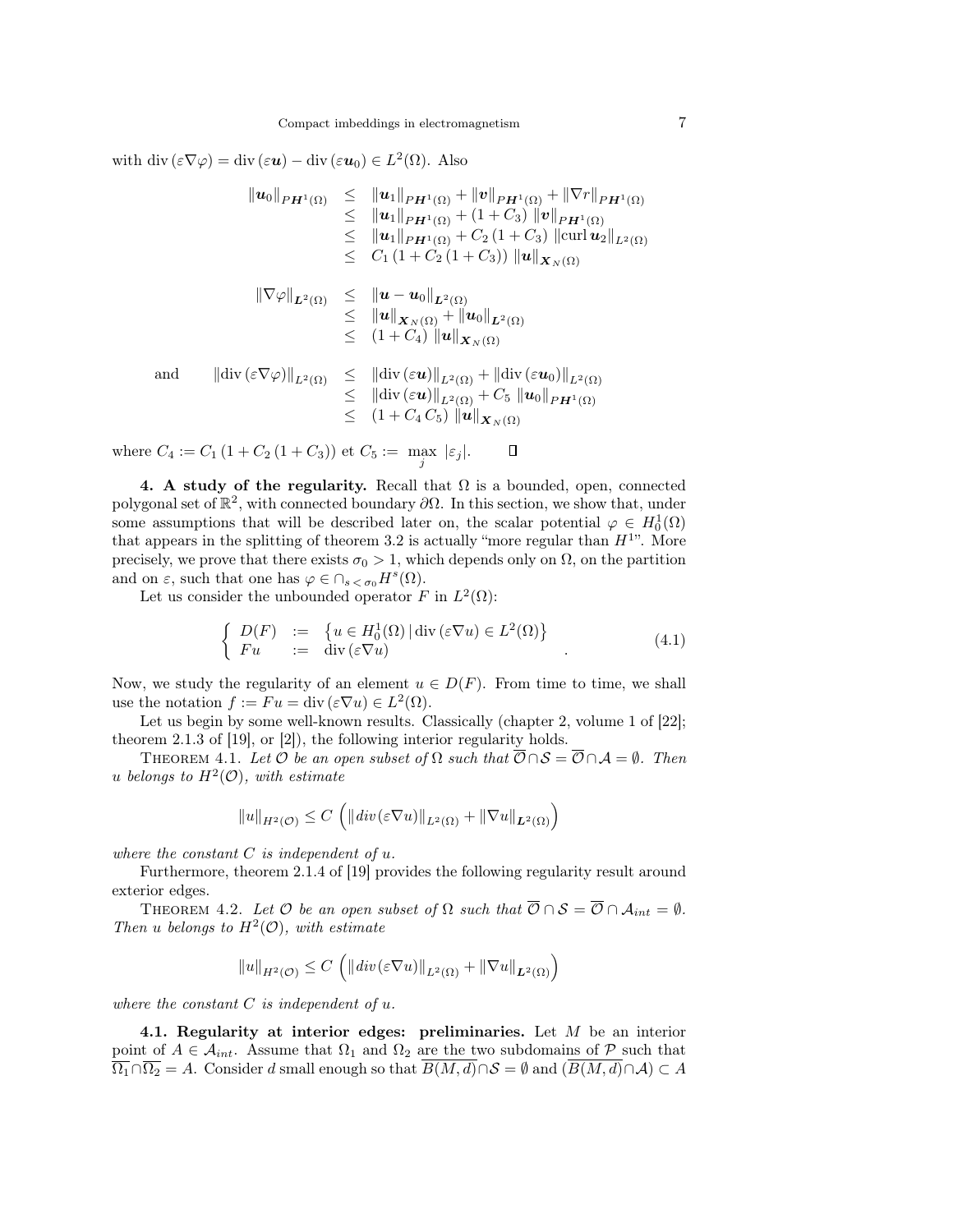# 8 L. Chesnel and P. Ciarlet Jr.

where  $B(M, d)$  denotes the open ball of centre M and radius d. Evidently, the fact that the value of  $\varepsilon$  jumps at A prevents a priori u to belong to  $H^2(B(M, d))$ . However, using a technique based on partial Fourier transform alongside one direction, we shall prove that  $u_j \in H^2(B(M,d) \cap \Omega_j)$ ,  $j = 1,2$ . The proof of this result can be found in [16] (theorem 2.1). We will give a slightly different version using the T-coercivity approach (see [10, 8] for more details concerning this technique).

Let us begin by some geometric notations. Let  $(r, \theta)$  denote the polar coordinates with respect to M. The angular coordinate  $\theta$  is chosen arbitrarily. Let  $\chi \in \mathcal{D}(\mathbb{R}^+)$ be such that  $0 \leq \chi \leq 1$ , equal to 1 on [0; d], with support contained in [0;  $d_M$ ]. Here  $d_M > d$  is small enough so that  $\overline{B(M, d_M)} \cap S = \emptyset$  and  $(\overline{B(M, d_M)} \cap A) \subset A$ . Define the radial cutoff function  $\chi_M : (r, \theta) \mapsto \chi(r)$  and the infinite strips  $\mathcal{I} := \mathbb{R} \times I, \mathcal{I}_j := \mathbb{R} \times I_j$ ,  $j = 1, 2$ , with respectively  $I := [-d_M; d_M[, I_1 := [-d_M; 0[$  and  $I_2 := ]0; d_M[$ . Without loss of generality, we suppose that  $A \subset \mathbb{R} \times \{0\}$ ,  $(B(M, d_M) \cap \Omega_j) \subset \mathcal{I}_j$ ,  $j = 1, 2$ .

Now, we localize the study of the regularity with the help of  $\chi_M$ . Let  $\hat{f}$  be the extension of  $f = Fu = \text{div} (\varepsilon \nabla u)$  by 0 to *I*. Consider  $u := \chi_M u$ ; u belongs to  $H_0^1(B(M, d_M))$ , so its extension  $w := \underline{\tilde{u}}$  by 0 to *I* belongs to  $H^1(\mathcal{I})$ . Consider next

$$
p := \varepsilon \left( \underline{\tilde{u}} \Delta \chi_M + 2 \nabla \underline{\tilde{u}} \cdot \nabla \chi_M \right) + \tilde{f} \chi_M , \qquad (4.2)
$$

which belongs to  $L^2(\mathcal{I})$ , with compact support. According to its definition, w is a solution to the transmission problem in the infinite strip  $\mathcal I$ 

$$
(\mathcal{P}_{strip})\begin{cases}\n\text{Find } w \in H^{1}(\mathcal{I}) \text{ such that} \\
\varepsilon_{j} \Delta w_{j} = p_{j} & \text{in } \mathcal{I}_{j}, j = 1, 2 \\
w_{j} = 0 & \text{on } \partial \mathcal{I}_{j} \cap \partial \mathcal{I}, j = 1, 2 \\
w_{1} - w_{2} = 0 & \text{on } \partial \mathcal{I}_{1} \cap \partial \mathcal{I}_{2} \\
\varepsilon_{1} \partial_{y} w_{1} - \varepsilon_{2} \partial_{y} w_{2} = 0 & \text{on } \partial \mathcal{I}_{1} \cap \partial \mathcal{I}_{2}.\n\end{cases}
$$

4.2. Regularity at interior edges: Fourier transform. Applying the Fourier transform with respect to x to the equations of  $(\mathcal{P}_{strip})$  for  $\lambda \in \mathbb{R}i$ , one finds that  $y \mapsto \hat{w}(\lambda, y) := \int_{-\infty}^{+\infty} e^{-\lambda x} w(x, y) dx$  is a solution to

$$
(\hat{\mathcal{P}}_{strip}) \begin{vmatrix} \varepsilon_j \left( \partial_y^2 + \lambda^2 \right) \hat{w}_j(\lambda, y) = \hat{p}_j(\lambda, y) & \text{in } \mathcal{I}_j, \ j = 1, 2 \\ \hat{w}_1(\lambda, -d_M) = \hat{w}_2(\lambda, d_M) = 0 \\ \hat{w}_1(\lambda, 0) = \hat{w}_2(\lambda, 0) \\ \varepsilon_1 \partial_y \hat{w}_1(\lambda, 0) = \varepsilon_2 \partial_y \hat{w}_2(\lambda, 0). \end{vmatrix}
$$

Let us introduce the symbol related to  $(\hat{\mathcal{P}}_{strip})$ 

$$
\mathcal{L}_{strip}(\lambda): D(\mathcal{L}_{strip}) \longrightarrow L^2(I)
$$
  
 
$$
\qquad \qquad v \qquad \longmapsto \qquad (\varepsilon \lambda^2 + d_y \varepsilon d_y)v
$$

where  $D(\mathcal{L}_{strip}) := \{ v \in H_0^1(I) | v_j \in H^2(I_j), j = 1, 2, \varepsilon_1 v_1'(0) = \varepsilon_2 v_2'(0) \}.$ 

LEMMA 4.3. Assume that  $\varepsilon_1 + \varepsilon_2 \neq 0$ . Then  $\mathcal{L}_{strip}(\lambda)$  is an isomorphism from  $D(\mathcal{L}_{strip})$  to  $L^2(I)$  for all  $\lambda \in \mathbb{R}$ *i*.

*Proof.* Denote respectively  $(\cdot, \cdot)$ ,  $(\cdot, \cdot)_1$ ,  $(\cdot, \cdot)_2$  the scalar products of  $L^2(I)$ ,  $L^2(I_1)$ and  $L^2(I_2)$ . Define  $\tau := i\lambda \in \mathbb{R}$ . If  $\psi$  is a measurable function on I, we will denote  $\psi_j := \psi|_{I_j}, j = 1, 2$ . Let us introduce the sesquilinear form associated with  $\mathcal{L}_{strip}(\lambda)$ . For  $v, \psi \in H_0^1(I)$ , it is defined by

$$
a(v, \psi) := \sum_{j=1}^{2} (\varepsilon_j(v'_j, \psi'_j)_j + \tau^2 \varepsilon_j(v_j, \psi_j)_j).
$$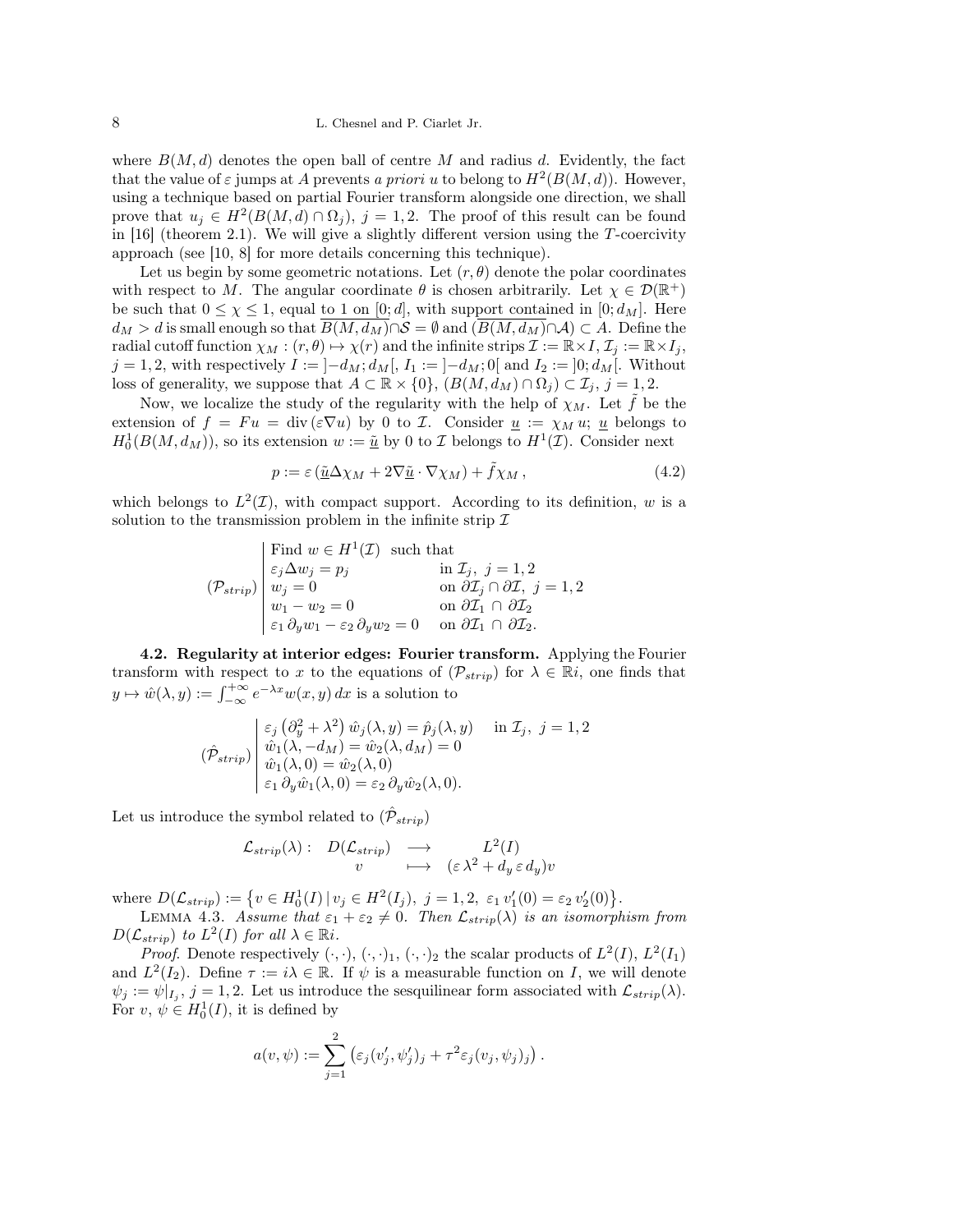Let us distinguish two cases according to the value of the ratio  $\varepsilon_2/\varepsilon_1$ . • If  $\varepsilon_2/\varepsilon_1 \in \widetilde{\mathbb{C}} \backslash \mathbb{R}^-$ , then the form a is coercive on  $H_0^1(I)$ .

Thus, for every  $g \in H^{-1}(I)$ , there exists a unique  $v \in H_0^1(I)$  such that  $(\varepsilon \lambda^2 +$  $d_y \in d_y$ ) $v = g$  in *I*. If moreover g belongs to  $L^2(I)$  then  $d_y^2 v_1 \in L^2(I_1)$  so  $v_1 \in H^2(I_1)$ . Similarly,  $v_2 \in H^2(I_2)$ . Since  $\mathcal{L}_{sym}(\lambda)$  is continuous from  $D(\mathcal{L}_{strip})$  to  $L^2(I)$ , one can use the open mapping theorem to conclude that  $\mathcal{L}_{strip}$  is an isomorphism for all  $\lambda \in \mathbb{R}$ *i*.

• If  $\varepsilon_2/\varepsilon_1 \in \mathbb{R}^+$ , the form a is no more coercive on  $H_0^1(I)$ . Note that, as  $\varepsilon_1 + \varepsilon_2 \neq 0$ , we know that  $\varepsilon_2/\varepsilon_1 \neq -1$ .

To address this difficulty, we use the T-coercivity method, cf. [10, 8]. Introduce the operators  $R_1, R_2$  such that  $(R_1v_1)(y) = v_1(-y), (R_2v_2)(y) = v_2(-y)$  and the isomorphisms  $(T_1 \circ T_1 = T_2 \circ T_2 = Id)$  of  $H_0^1(I)$  respectively defined by

$$
T_1v := \begin{cases} v_1 & \text{on } I_1 \\ -v_2 + 2R_1v_1 & \text{on } I_2 \end{cases} \text{ and } T_2v := \begin{cases} v_1 - 2R_2v_2 & \text{on } I_1 \\ -v_2 & \text{on } I_2 \end{cases}
$$

For all  $v \in H_0^1(I)$ , one can write, using Young's inequality, for all  $\eta > 0$ ,

$$
\begin{array}{rcl}\n|\varepsilon_1^{-1}a(v,T_1v)| & = & |(v_1',v_1')_1 + \tau^2(v_1,v_1)_1 + |\varepsilon_2/\varepsilon_1|((v_2',v_2')_2 + \tau^2(v_2,v_2)_2) \\
& & + 2(\varepsilon_2/\varepsilon_1)((v_2',(R_1v_1)')_2 + \tau^2(v_2,(R_1v_1))_2)| \\
& \geq & (1 - \eta^{-1}|\varepsilon_2/\varepsilon_1|)((v_1',v_1')_1 + \tau^2(v_1',v_1')_1) \\
& & + |\varepsilon_2/\varepsilon_1|(1 - \eta)((v_2',v_2')_2 + \tau^2(v_2',v_2')_2).\n\end{array}
$$

Thus, if  $|\varepsilon_2/\varepsilon_1|$  < 1, taking  $\eta$  such that  $|\varepsilon_2/\varepsilon_1|$  <  $\eta$  < 1, one infers the existence of a constant C independent of  $\tau$  such that

$$
|a(v, T_1v)| \ge C((v', v') + \tau^2(v, v)), \forall v \in H_0^1(I). \tag{4.3}
$$

Since  $T_1$  is an isomorphism of  $H_0^1(I)$ , this proves that for every  $g \in H^{-1}(I)$ , there exists a unique  $v \in H_0^1(I)$  such that  $(\varepsilon \lambda^2 + d_y \varepsilon d_y)v = g$ .

One proceeds similarly in the case  $|\varepsilon_2/\varepsilon_1| > 1$ , working with  $T_2$ . Finally, we conclude as in the case  $\varepsilon_2/\varepsilon_1 \in \mathbb{C} \backslash \mathbb{R}^-$ .

REMARK 4.4. Notice that the T-coercivity method can not be used to deal with the case  $\varepsilon_2 + \varepsilon_1 = 0$ , for which  $\varepsilon_2/\varepsilon_1 = -1$ . Now, let us study the norm of  $\mathcal{L}_{sym}(\lambda)^{-1}$ , which is an operator from  $L^2(I)$  to  $D(\mathcal{L}_{sym})$ .

LEMMA 4.5. Assume that  $\varepsilon_1+\varepsilon_2\neq 0$ . Then there exists a constant C independent of  $\lambda \in \mathbb{R}^i$  such that

$$
\sum_{j=1}^2 ||v_j||_{H^2(I_j)} + |\lambda|^2 ||v||_{L^2(I)} \leq C ||\mathcal{L}_{strip}(\lambda)v||_{L^2(I)},
$$

for all  $v \in D(\mathcal{L}_{strip}).$ 

*Proof.* We prove this result in the case  $\varepsilon_2/\varepsilon_1 \in \mathbb{R}^-\setminus\{-1\}$ , the case  $\varepsilon_2/\varepsilon_1 \in \mathbb{C}\setminus\mathbb{R}^$ being easier to tackle. Consider  $v \in D(\mathcal{L}_{sym})$  and denote  $g = \mathcal{L}_{sym}(\lambda)v$ . Suppose  $|\varepsilon_2/\varepsilon_1|$  < 1. According to (4.3), one can write  $C |\lambda|^2(v, v) \leq a(v, T_1v) = -(g, T_1v)$ , with  $C > 0$  independent of  $\lambda$ . Noticing that  $T_1$  is a continuous operator from  $L^2(I)$ to  $L^2(I)$ , one obtains the estimation

$$
|\lambda|^2 \|v\|_{L^2(I)} \le C \|g\|_{L^2(I)} \tag{4.4}
$$

where C does not depend on  $\lambda$ . On the other hand, since  $\varepsilon_j$   $(\lambda^2 + d_y^2)v_j = g_j$ ,  $j = 1, 2$ , one has

$$
\left\|d_y^2 v_j\right\|_{L^2(I_j)} \le C \left\|g\right\|_{L^2(I)}, \ j = 1, 2. \tag{4.5}
$$

.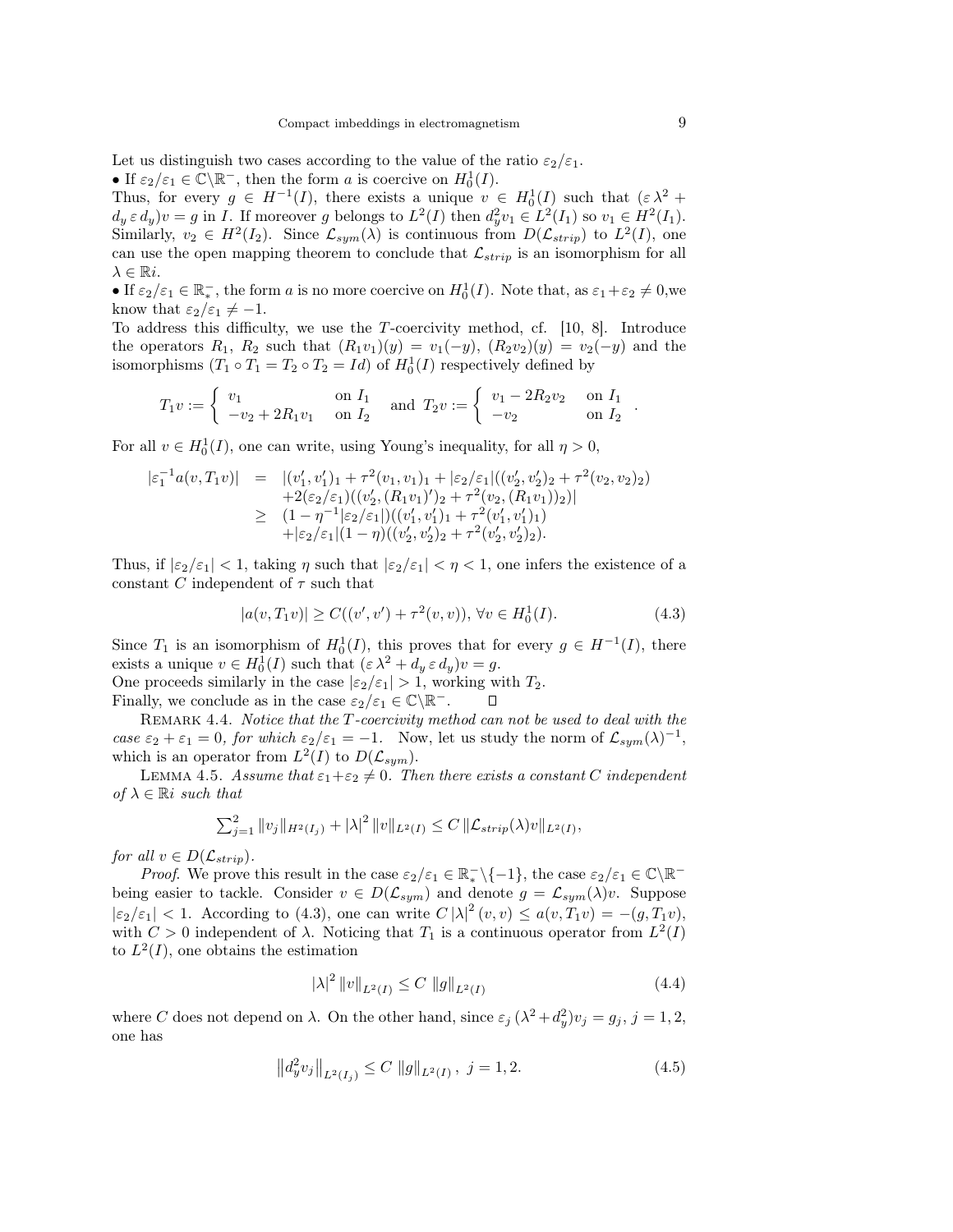From (4.3), one can also write  $C(v', v') \leq a(v, T_1v)$ , hence

 $\Omega$ 

$$
||d_y v||_{L^2(I)} \le C ||g||_{L^2(I)}.
$$
\n(4.6)

Using (4.4), (4.5) and (4.6), we can finally assert the existence of  $C > 0$  independent of  $\lambda \in \mathbb{R}^i$  such that

$$
\sum_{j=1}^{2} \|v_j\|_{H^2(I_j)} + |\lambda|^2 \|v\|_{L^2(I)} \le C \|g\|_{L^2(I)},
$$
\n(4.7)

for all  $v \in D(\mathcal{L}_{sym}).$ 

Working with  $T_2$ , the case  $|\varepsilon_2/\varepsilon_1| > 1$  can be handled similarly. П Since  $\mathcal{L}_{strip}(\lambda)\hat{w}(\lambda, \cdot) = p(\lambda, \cdot)$ , thanks to lemma 4.5, one obtains

$$
\sum_{j=1}^{2} \|\hat{w}_j(\lambda,\cdot)\|_{H^2(I_j)} + |\lambda|^2 \|\hat{w}(\lambda,\cdot)\|_{L^2(I)} \leq C \|\hat{p}(\lambda,\cdot)\|_{L^2(I)}, \quad \forall \lambda \in \mathbb{R}i.
$$

Above,  $C > 0$  is independent of  $\lambda$ .

With the help of the Parseval identity (see the lemma 5.2.4 of [21]), one deduces that  $w_j \in H^2(\mathcal{I}_j)$ ,  $j = 1, 2$ . Besides, there holds the estimate

$$
||w_1||_{H^2(\mathcal{I}_1)} + ||w_2||_{H^2(\mathcal{I}_2)} \leq C ||p||_{L^2(\mathcal{I})}.
$$

Using the expression (4.2) of p and noticing that  $\chi_M = 1$  over  $B(M, d)$ , one concludes

$$
\sum_{j=1}^2 \|u_j\|_{H^2(B(M,d)\cap\Omega_j)} \leq C \left( \left\| \mathrm{div}\left(\varepsilon \nabla u\right)\right\|_{L^2(\Omega)} + \left\| \nabla u\right\|_{L^2(\Omega)} \right).
$$

Let us summarize this result with the

THEOREM 4.6. Let  $\mathcal O$  be an open subset of  $\Omega$  such that  $\overline{\mathcal O}\cap\mathcal S=\emptyset$  and  $(\overline{\mathcal O}\cap\mathcal A)\subset\overline{\mathcal O}$  $A=\overline{\Omega_i}\cap\overline{\Omega_j}$ . Under the assumption  $\varepsilon_i+\varepsilon_j\neq 0$ ,  $u_i$  belongs to  $H^2(\mathcal{O}\cap\Omega_i)$ ,  $u_j$  belongs to  $H^2(\mathcal{O} \cap \Omega_j)$ , with estimate

$$
||u_i||_{H^2(\mathcal{O}\cap\Omega_i)} + ||u_j||_{H^2(\mathcal{O}\cap\Omega_j)} \leq C \left( ||div(\varepsilon \nabla u)||_{L^2(\Omega)} + ||\nabla u||_{L^2(\Omega)} \right)
$$

where the constant  $C$  is independent of  $u$ .

4.3. Regularity at boundary vertices: preliminaries. To carry out the study in the neighborhood of boundary vertices, we shall follow the method of proof given in [16], which relies itself on the founding paper of Kondrat'ev [20].

As in the study of the regularity at interior edges, let us begin by some geometric notations. For  $S \in \mathcal{S}_{ext}$ , let  $(r, \theta)$  denote the polar coordinates with respect to S. The angular coordinate  $\theta$  is chosen in such a way that, for  $d > 0$  small enough, there holds

$$
\overline{B(S,d)} \cap \overline{\Omega} = \{ (r \cos \theta, r \sin \theta) \mid (r, \theta) \in [0; d] \times [0; \theta_{max}] \}.
$$

One has always  $\theta_{max} \leq 2\pi$ .

Next, let  $d_S > 0$  be small enough, so that  $\overline{B(S, d_S)} \cap \mathcal{S} = \{S\}$ . Let  $\chi \in \mathcal{D}(\mathbb{R}^+)$  be such that  $0 \leq \chi \leq 1$ , equal to 1 on  $\left[0; \frac{d_S}{2}\right]$ , with support contained in  $[0; d_S]$ . Then, the radial cutoff function  $\chi_S : (r, \theta) \mapsto \chi(r)$  is such that supp  $\chi_S \cap S = \{S\}$ , where supp  $\chi_S$  is the support of  $\chi_S$ .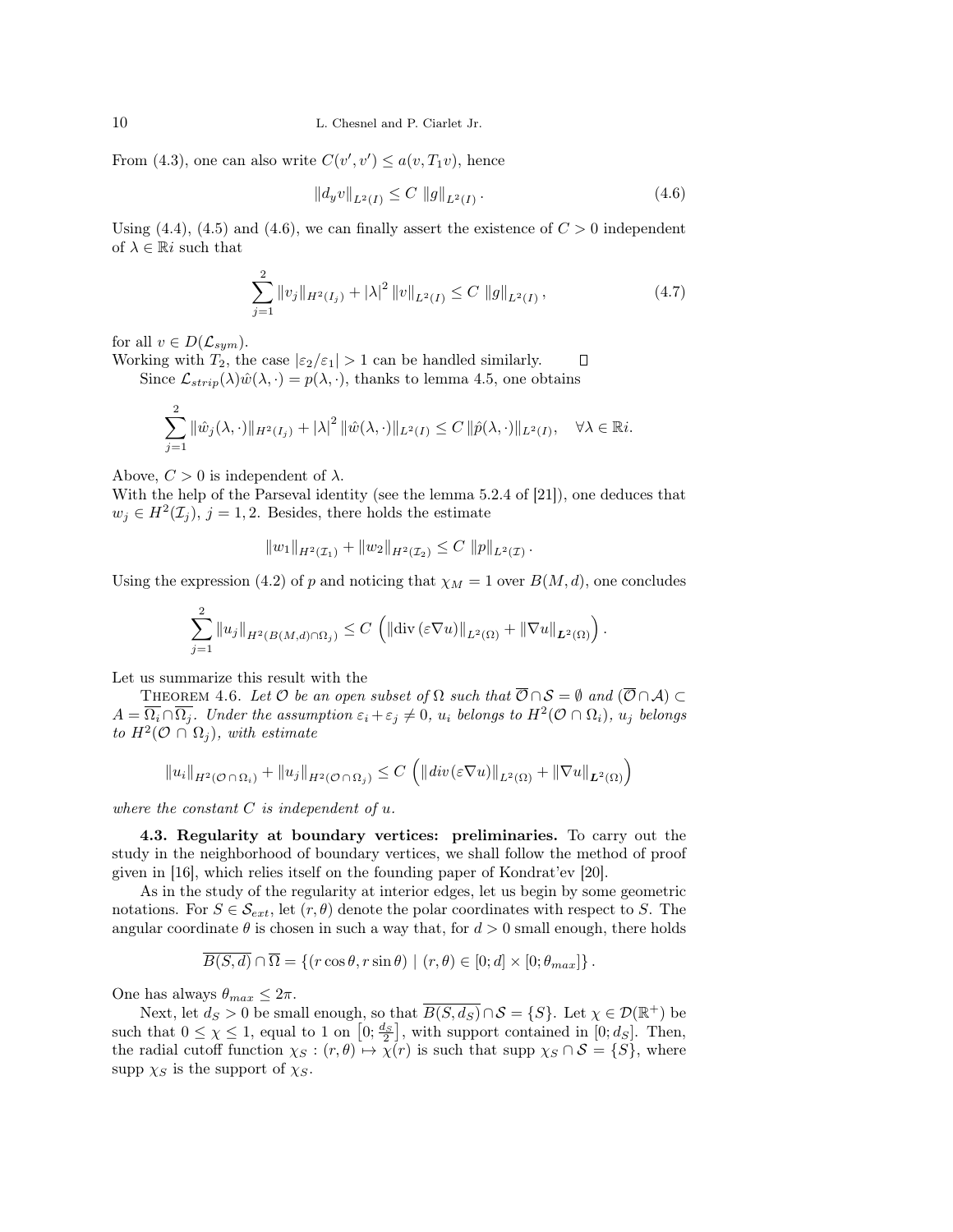Define  $\Omega := \Omega \cap B(S, d_S)$ . We number again the  $J_S$  subdomains that have S as one of their boundary vertices, from 1 to  $J_S$ . Further, if we denote by  $\tilde{\Omega}_j :=$  $\Omega_j \cap B(S, d_S)$ ,  $j = 1...J_S$ , the new numbering is such that  $\overline{\tilde{\Omega}}_j$  and  $\overline{\tilde{\Omega}}_{j+1}$  share one edge, for  $j = 1$ .  $(J_S-1)$ , whose angle  $\theta$  grows with j. Then, for  $j = 1... J_S$ ,  $\delta \sigma_j$  denotes the interior opening of  $\tilde{\Omega}_j$  (with  $\delta\sigma_j \leq \pi$  because  $\tilde{\Omega}_j$  is convex), and we set  $\sigma_0 := 0$ , and  $\sigma_j := \sigma_{j-1} + \delta \sigma_j$ ,  $j = 1...J_S$ . By definition, there holds  $\sum_{j=1...J_S} \delta \sigma_j = \theta_{max}$ . Finally, we define the intervals  $G_j := \left] \sigma_{j-1}; \sigma_j \right[, j = 1...J_S$ , and  $G := \left] 0; \sigma_{J_S} \right[$ , and the unbounded angular sectors

$$
\begin{array}{rcl}\n\Gamma & := & \left\{ (x, y) \in \mathbb{R}^2 \mid r > 0, \, \theta \in G \right\}, \\
\Gamma_j & := & \left\{ (x, y) \in \mathbb{R}^2 \mid r > 0, \, \theta \in G_j \right\}, \, j = 1..J_S.\n\end{array}
$$

For  $v \in L^2(\tilde{\Omega})$  (resp.  $v \in L^2(\Gamma)$ ), we write  $v_j := v|_{\tilde{\Omega}_j}$  (resp.  $v_j := v|_{\Gamma_j}$ ),  $j = 1...J_S$ .

We introduce  $\Lambda_{\varepsilon, S}$ , the set of singular exponents related to the vertex S, which we define as the set of complex numbers  $\lambda \in \mathbb{C}$  such that there is a non-zero  $J_S$ -tuple  $(\phi_{\lambda,j})_{j=1}^{J_S} \in \prod_{j=1}^{J_S} H^2(G_j)$  which fulfills the conditions below:

$$
\begin{cases}\n(\partial_{\theta}^{2} + \lambda^{2}) \phi_{\lambda, j} = 0 & \text{in } G_{j}, j = 1..J_{S} \\
\phi_{\lambda, 1}(0) = \phi_{\lambda, J_{S}}(\sigma_{J_{S}}) = 0 & \text{if } J_{S} - 1 \\
\phi_{\lambda, j}(\sigma_{j}) = \phi_{\lambda, j+1}(\sigma_{j}) & j = 1..(J_{S} - 1) \\
\varepsilon_{j} \partial_{\theta} \phi_{\lambda, j}(\sigma_{j}) = \varepsilon_{j+1} \partial_{\theta} \phi_{\lambda, j+1}(\sigma_{j}) & j = 1..(J_{S} - 1).\n\end{cases}
$$

Next, we localize the study of the regularity, using  $\chi_{S}$ . Let  $\tilde{f}$  be the extension of f by 0 to Γ. Next consider  $\underline{u} := \chi_S u: \underline{u}$  belongs to  $H_0^1(\tilde{\Omega})$ , so its extension  $w := \underline{\tilde{u}}$ by 0 to  $\Gamma$  belongs to  $H^1(\Gamma)$ . Consider next

$$
p := \varepsilon \left( \underline{\tilde{u}} \Delta \chi_S + 2 \nabla \underline{\tilde{u}} \cdot \nabla \chi_S \right) + \tilde{f} \chi_S , \qquad (4.8)
$$

which belongs to  $L^2(\Gamma)$ , with compact support. According to its definition, w is a solution to the transmission problem

$$
(\mathcal{P}_{sector})\begin{array}{l} \text{Find }w\in H^{1}(\Gamma)\text{ such that}\\ \varepsilon_{j}\Delta w_{j}=p_{j} & \text{in }\Gamma_{j},\ j=1..J_{S}\\ w_{1}=0 & \text{on }\partial\Gamma_{1}\cap\partial\Gamma\\ w_{J_{S}}=0 & \text{on }\partial\Gamma_{J_{S}}\cap\partial\Gamma\\ w_{j}-w_{j+1}=0 & \text{on }\partial\Gamma_{j}\cap\partial\Gamma_{j+1},\ j=1..(J_{S}-1)\\ \varepsilon_{j}\partial_{\theta}w_{j}-\varepsilon_{j+1}\partial_{\theta}w_{j+1}=0 & \text{on }\partial\Gamma_{j}\cap\partial\Gamma_{j+1},\ j=1..(J_{S}-1).\end{array}
$$

4.4. Regularity at boundary vertices: Mellin transform. For the definition of the Mellin transform, let us recall a classical lemma (see §2, chapter 2 of [24], or Annex AA of [15]).

LEMMA 4.7. Let  $\gamma \in \mathbb{R}$  and  $s \in \mathbb{N}$ . If  $v \in V^s_{\gamma}(\Gamma)$ , then one can define its Mellin transform

$$
\hat{v}(\lambda, \cdot) := \mathcal{M}v(\lambda, \cdot) = \int_0^{+\infty} r^{-\lambda} v(r, \cdot) \frac{dr}{r}
$$

for  $\lambda \in \mathbb{C}$  such that  $\Re(\lambda) = s - \gamma - 1$ . Moreover, one has  $\eta \mapsto \hat{v}(\xi + i\eta, \cdot) \in$  $L^2(\mathbb{R}, H^s(G))$ , where  $\xi := s - \gamma - 1$ .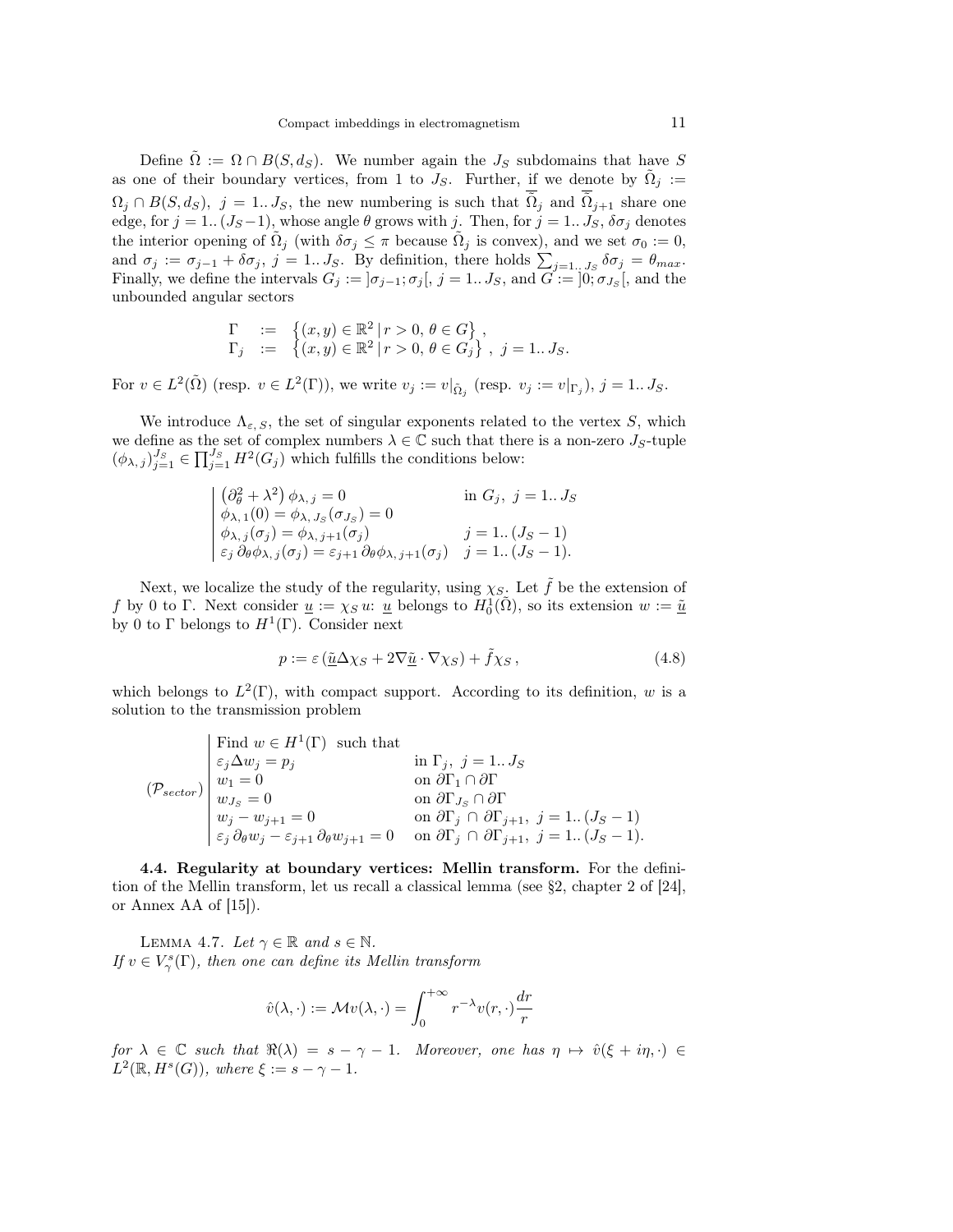In the problem of interest, w belongs to  $H^1(\Gamma)$ , with a compact support. So, it also belongs to  $V^1_\gamma(\Gamma)$ , for all  $\gamma > 0$ . As a consequence, one can define its Mellin transform  $\hat{w}(\lambda, \cdot)$  on the complex lines  $\{\lambda \in \mathbb{C} \mid \Re(\lambda) = -\gamma\}$ , for all  $\gamma > 0$ . It follows that  $\hat{w}(\lambda, \cdot)$ is well-defined over the complex half-plane  $\{\lambda \in \mathbb{C} \mid \Re(\lambda) < 0\}.$ 

Next, we shall use  $h := r^2p$ , where p is defined in (4.8). Since  $p \in L^2(\Gamma)$  and moreover p is compactly supported, h belongs to  $V^0_{-2+\gamma}(\Gamma)$ , for all  $\gamma \geq 0$ . In this case, its Mellin transform  $\theta \mapsto \hat{h}(\lambda, \theta)$  is well-defined over the complex half-plane  $\{\lambda \in \mathbb{C} \mid \Re(\lambda) < 1\}.$ 

Multiplying by  $r^2$  the volume PDEs in  $(\mathcal{P}_{sector})$ , and then carrying out the Mellin transform for  $\lambda \in \mathbb{C}$  such that  $\Re(\lambda) < 0$ , one finds that  $\theta \mapsto \hat{w}(\lambda, \theta)$  is a solution to

$$
(\hat{\mathcal{P}}_{sector})\begin{vmatrix} \varepsilon_j(\partial_{\theta}^2 + \lambda^2) \hat{w}_j(\lambda, \theta) = \hat{h}_j(\lambda, \theta) & \text{in } G_j, \ j = 1...J_S \\ \hat{w}_1(\lambda, 0) = \hat{w}_{J_S}(\lambda, \sigma_{J_S}) = 0 \\ \hat{w}_j(\lambda, \sigma_j) = \hat{w}_{j+1}(\lambda, \sigma_j) & j = 1...(J_S - 1) \\ \varepsilon_j \partial_{\theta} \hat{w}_j(\lambda, \sigma_j) = \varepsilon_{j+1} \partial_{\theta} \hat{w}_{j+1}(\lambda, \sigma_j) & j = 1...(J_S - 1). \end{vmatrix}
$$

Next, consider the Mellin symbol related to  $(\hat{\mathcal{P}}_{sector})$ 

$$
\mathcal{L}(\lambda): D(\mathcal{L}) \longrightarrow \prod_{j=1}^{J_S} L^2(G_j)
$$
  

$$
v \longrightarrow (\varepsilon_j (d_{\theta}^2 + \lambda^2) v_j)_{j=1}^{J_S}
$$

where  $D(\mathcal{L}) := \{ v \in H_0^1(G) \mid v_j \in H^2(G_j), \varepsilon_j v'_j(\sigma_j) = \varepsilon_{j+1} v'_{j+1}(\sigma_j), \ j = 1..(J_S - 1) \}.$ 

LEMMA 4.8. Let  $\lambda \in \mathcal{B}(-1; 1)$ . Then,  $\mathcal{L}(\lambda)$  is a bijective map from  $D(\mathcal{L})$  to  $\prod_{j=1}^{J_S} L^2(G_j)$  if, and only if, there holds  $\lambda \notin \Lambda_{\varepsilon, S}$ .

Proof. • If  $\lambda \in \Lambda_{\varepsilon, S}$ , then  $\mathcal{L}(\lambda)$  is not one-to-one, so it is not bijective.

• If  $\lambda \notin \Lambda_{\varepsilon, S}$ , then  $\mathcal{L}(\lambda)$  is one-to-one. Let us prove that  $\mathcal{L}(\lambda)$  is also onto in this case. Let  $q = (q_j)_{j=1}^{J_S} \in \prod_{j=1}^{J_S} L^2(G_j)$ , and let us build a preimage  $v \in D(\mathcal{L})$  of q by  $\mathcal{L}(\lambda)$ .

Consider first the problems, set in  $G_j$ 

$$
(\mathcal{P}_j^a) \middle| \begin{array}{l} \text{Find } v_j^a \in H_0^1(G_j) \text{ such that:} \\ \varepsilon_j \left( d_\theta^2 + \lambda^2 \right) v_j^a = q_j \quad \text{ in } L^2(G_j), \end{array}
$$

 $j = 1...J<sub>S</sub>$ . For a given index j, the problem  $(\mathcal{P}_{j}^{a})$  is well-posed within the Fredholm framework. But, the operator  $T_j := -d_{\theta}^2$  of  $L^2(G_j)$ , with domain  $H_0^1(G_j) \cap H^2(G_j)$ , is self-adjoint with compact resolvent. Its spectrum is equal to  $\{k^2\pi^2/(\sigma_j-\sigma_{j-1})^2, k \in \mathbb{N}^*\}.$ The first (smallest) eigenvalue of  $T_j$ ,  $\pi^2/(\sigma_j - \sigma_{j-1})^2$ , is therefore larger than or equal to 1 because  $\sigma_j - \sigma_{j-1} \leq \pi$ . Then, for  $\lambda \in \mathcal{B}(-1; 1)$ ,  $\lambda^2$  does not belong to the spectrum of  $T_j$ . For the solution of problem  $(\mathcal{P}_j^a)$  (for  $j = 1...J_S$ ), uniqueness follows. Within the Fredholm framework, this shows that, for all  $\lambda \in \mathcal{B}(-1; 1)$ , problem  $(\mathcal{P}_{j}^{a})$ has one, and only one, soution  $v_j^a$ ,  $j = 1...J_S$ . Moreover, results on the regularity of solutions to elliptic PDEs indicate that  $v_j^a \in H^2(G_j) \subset \mathcal{C}^1(\overline{G_j})$ ,  $j = 1...J_S$ .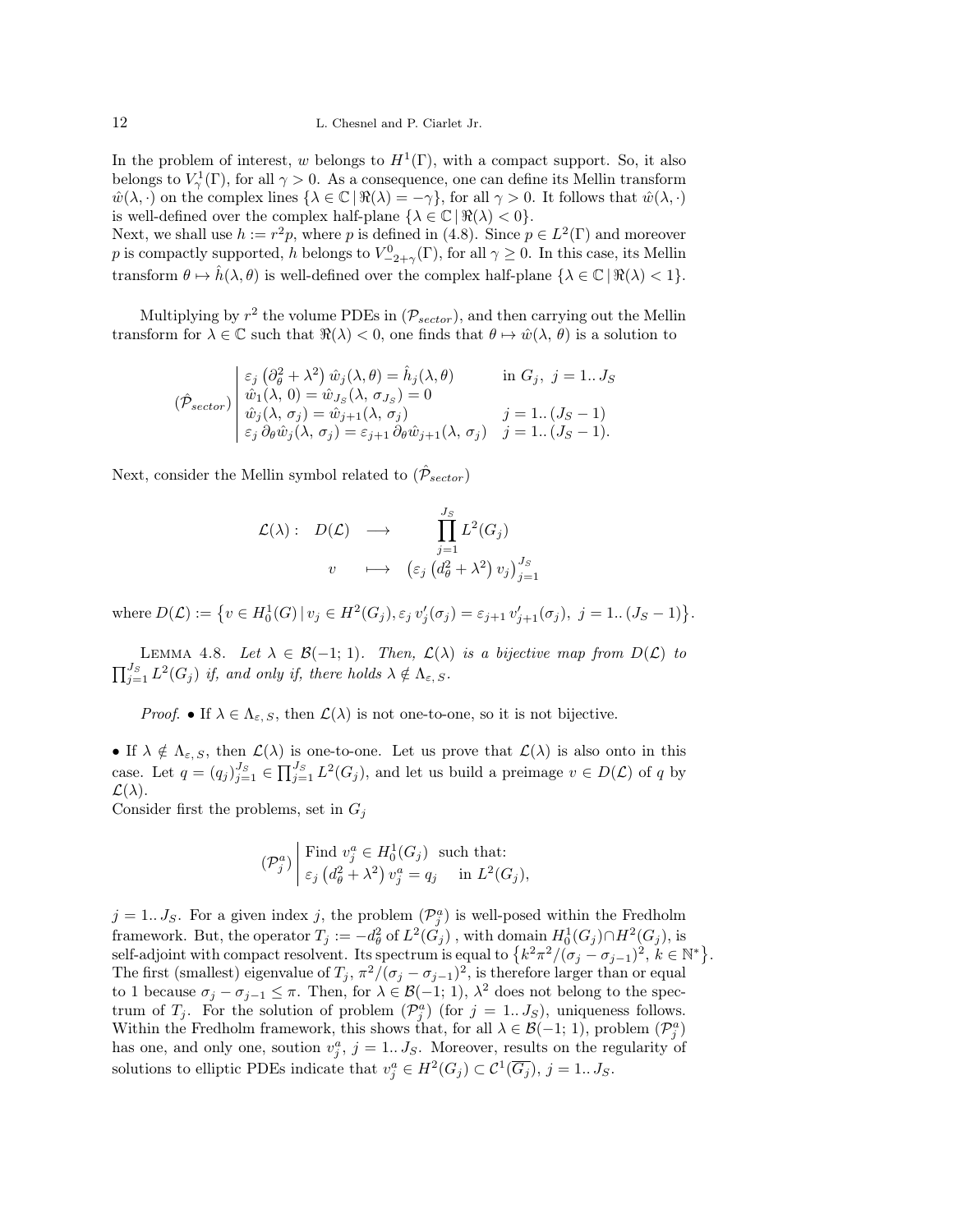Next, let us consider the problem

$$
(\mathcal{P}^b) \begin{bmatrix} \text{Find } (v_j^b)_{j=1}^J \in \prod_{j=1}^{J_S} H^1(G_j) \text{ such that:} \\ \varepsilon_j (d_\theta^2 + \lambda^2) v_j^b = 0 & \text{in } G_j, \ j = 1...J_S \\ v_1^b(0) = v_{J_S}^b(\sigma_{J_S}) = 0 \\ v_j^b(\sigma_j) = v_{j+1}^b(\sigma_j) & j = 1..(J_S - 1) \\ \varepsilon_j v_j^b'(\sigma_j) - \varepsilon_{j+1} v_{j+1}^b'(\sigma_j) = -\alpha_j & j = 1..(J_S - 1) \end{bmatrix}
$$

where the right-hand side  $\alpha_j$  is equal to  $\varepsilon_j v_j^{a'}(\sigma_j) - \varepsilon_{j+1} v_{j+1}^{a'}(\sigma_j)$ ,  $j = 1..(J_S - 1)$ . If  $(v_j^b)_{j=1}^{J_S}$  solves  $(\mathcal{P}^b)$ , then the volume PDEs imply that  $v_j^b(\theta) = A_j e^{i \lambda \theta} + B_j e^{-i \lambda \theta}$ (resp.  $v_j^b(\theta) = A_j \theta + B_j$ ) for  $\lambda \neq 0$  (resp.  $\lambda = 0$ ). Writing the transmission conditions (there are  $2(J<sub>S</sub> - 1)$  of them), together with the two Dirichlet boundary conditions at 0 and at  $\sigma_{J_S}$ , one builds an algebraic set of  $2 J_S$  linear equations, with  $2 J_S$  unknowns. Since  $\mathcal{L}(\lambda)$  is one-to-one, it follows that  $(\mathcal{P}^b)$  has one, and only one, solution. Finally, define v by  $v|_{G_j} = v_j^a + v_j^b$ ,  $j = 1...J_S$ . It belongs to  $D(\mathcal{L})$ , and moreover

 $\mathcal{L}(\lambda)v = q$ . This proves that the operator  $\mathcal{L}(\lambda)$  is onto.

Next, we state a result on the norm of  $\mathcal{L}(\lambda)^{-1}$ .

LEMMA 4.9. Assume that  $\varepsilon_j + \varepsilon_{j+1} \neq 0$ ,  $j = 1..(J_S - 1)$ . Consider two real numbers  $\alpha$ ,  $\beta$  with  $\alpha < \beta$ . Then there exist  $\eta_0 > 0$  and  $C > 0$  independent of  $\lambda$  such that,

 $\Box$ 

$$
\sum_{j=1}^{J_S} \|d_{\theta}^2 v_j\|_{L^2(G_j)} + |\lambda| \|d_{\theta} v\|_{L^2(G)} + |\lambda|^2 \|v\|_{L^2(G)} \leq C \|\mathcal{L}(\lambda)v\|_{L^2(G)},
$$

for all  $v \in D(\mathcal{L})$  and all  $\lambda \in \mathbb{C}$  such that  $|\Im(\lambda)| > \eta_0$  and  $\alpha < \Re(\lambda) < \beta$ .

Proof. This nice result is proved in [16] (lemma 3.6). For the sake of clarity, we reformulate the (slightly modified) proof. Below,  $C > 0$  designate constant numbers independent of the functions and of  $\lambda$ . Define the two rectangles  $\mathscr{R}_1 := \{(s,\theta) \in$  $\mathbb{R}^2 \mid 1/2 < s < 2$  and  $\theta \in G$  and  $\mathscr{R}_2 := \{(s,\theta) \in \mathbb{R}^2 \mid 1/4 < s < 4$  and  $\theta \in \widehat{G}\}$ . One has  $\mathscr{R}_1 \subset \mathscr{R}_2$ . Consider  $\zeta$  a smooth cutoff function which only depends on s such that  $\zeta = 1$  on  $\mathscr{R}_1$  and supp  $\zeta \subset \mathscr{R}_2$ . For  $v \in D(\mathcal{L})$ , define  $w : (s, \theta) \mapsto \zeta(s)e^{\lambda s}v(\theta)$ . Using the proof of the theorem 4.6 (cf. §4.2), one can first write

$$
\sum_{j=1}^{J_S} \|w_j\|_{H^2(\mathscr{R}_1 \cap \Gamma_j)} \le C \left(\sum_{j=1}^{J_S} \|\varepsilon_j \Delta w_j\|_{L^2(\mathscr{R}_2 \cap \Gamma_j)} + \|\nabla w\|_{L^2(\mathscr{R}_2)}\right). \tag{4.9}
$$

On the one hand, in the cartesian coordinate system  $(s, \theta)$ , one has  $\nabla w(s, \theta)$  =  $((d_s\zeta(s)+\lambda\zeta(s))e^{\lambda s}v(\theta),\zeta(s)e^{\lambda s}d_{\theta}v(\theta))$  and  $\Delta(\zeta(s)e^{\lambda s}v(\theta))(s,\theta) = \zeta(s)(d_{\theta}^2+\lambda^2)e^{\lambda s}v(\theta)+$  $2\lambda d_s\zeta(s)e^{\lambda s}v(\theta) + d_s^2\zeta(s)e^{\lambda s}v(\theta)$ . Therefore, one obtains for  $|\lambda| \neq 0$ 

$$
\sum_{j=1}^{J_S} \|\varepsilon_j \Delta w_j\|_{L^2(\mathscr{R}_2 \cap \Gamma_j)} + \|\nabla w\|_{L^2(\mathscr{R}_2)} \leq C(\|\mathcal{L}(\lambda)v\|_{L^2(G)} + \|d_\theta v\|_{L^2(G)} + |\lambda| \|v\|_{L^2(G)}).
$$
\n(4.10)

Since  $d_s(e^{\lambda s}v(\theta)) = \lambda e^{\lambda s}v(\theta); \quad d_\theta(e^{\lambda s}v(\theta)) = e^{\lambda s}d_\theta v(\theta); \quad d_s^2(e^{\lambda s}v(\theta)) = \lambda^2 e^{\lambda s}v(\theta);$  $d_{\theta}^{2}(e^{\lambda s}v(\theta)) = e^{\lambda s}d_{\theta}^{2}v(\theta);$   $d_{s,\theta}^{2}(e^{\lambda s}v(\theta)) = \lambda e^{\lambda s}d_{\theta}v(\theta)$ , one has on the other hand  $\sum$  $j=1$  $||w_j||_{H^2(\mathscr{R}_1\cap\Gamma_j)} \geq C \left( \sum^{J_S} \right)$  $j=1$  $||d_{\theta}^2 v_j||_{L^2(G_j)} + |\lambda| ||d_{\theta} v||_{L^2(G)} + |\lambda|^2 ||v||_{L^2(G)}$ ). (4.11)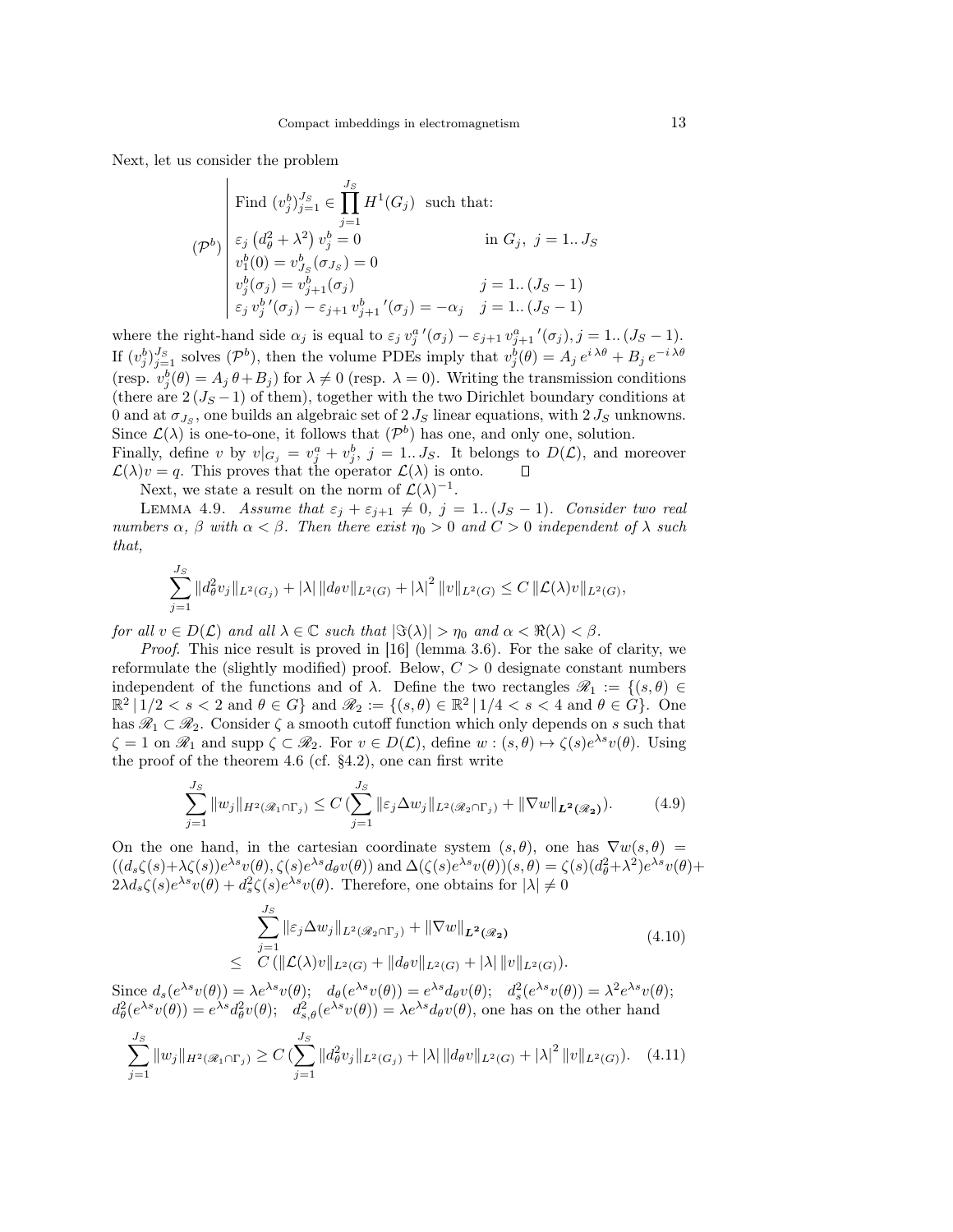Plugging (4.10) and (4.11) in (4.9), one finds  $\sum_{j=1}^{J_S} ||d_{\theta}^2 v_j||_{L^2(G_j)} + |\lambda| ||d_{\theta} v||_{L^2(G)} +$  $|\lambda|^2 ||v||_{L^2(G)} \leq C (||\mathcal{L}(\lambda)v||_{L^2(G)} + ||d_{\theta}v||_{L^2(G)} + |\lambda|||v||_{L^2(G)})$ . That is equivalent to

$$
\sum_{j=1}^{J_S} ||d_{\theta}^2 v_j||_{L^2(G_j)} + (|\lambda| - C) ||d_{\theta}v||_{L^2(G)} + |\lambda| (|\lambda| - C) ||v||_{L^2(G)} \leq C ||\mathcal{L}(\lambda)v||_{L^2(G)}.
$$

 $\Box$ 

Taking  $\eta_0 = 2C$ , one obtains the result of the lemma.

With the help of the analytic Fredholm theorem, one deduces the

COROLLARY 4.10. Assume that  $\varepsilon_j + \varepsilon_{j+1} \neq 0$ ,  $j = 1..(J_S - 1)$ . Then there exist two real numbers  $\alpha_S$ ,  $\beta_S$  with  $0 < \alpha_S < 1$ ,  $0 < \beta_S < 1$  such that  $(\mathcal{B}(-\alpha_S; \beta_S) \cap$  $(\Lambda_{\varepsilon, S}) \subset \mathbb{R}$ *i*. In addition, the cardinality of  $\mathcal{B}(-\alpha_S; \beta_S) \cap \Lambda_{\varepsilon, S}$  is finite.

Using the Parseval identity (see the lemma 6.1.4 of [21]), one can now state an isomorphism result between weighted spaces (theorem 3.7 of [16]).

THEOREM 4.11. Assume that  $\varepsilon_j + \varepsilon_{j+1} \neq 0$ ,  $j = 1..(J_S - 1)$ . Let  $\gamma \in \mathbb{R}$  be such that  $\{\lambda \in \mathbb{C} \mid \Re(\lambda) = 1 - \gamma\} \cap \Lambda_{\varepsilon, S} = \emptyset$ . Then, for all  $P \in V_{\gamma}^{0}(\Gamma)$ , there exists one, and only one, solution  $W \in V_{\gamma-1}^1(\Gamma)$  to the transmission problem

$$
(\mathcal{P}_{sector}^{\gamma})\begin{bmatrix} Find \ W \in V_{\gamma-1}^1(\Gamma) \ such \ that: \\ \varepsilon_j \Delta W_j = P_j & in \ \Gamma_j, \ j=1...J_S \\ W_1 = 0 & on \ \partial \Gamma_1 \cap \partial \Gamma \\ W_{J_S} = 0 & on \ \partial \Gamma_{J_S} \cap \partial \Gamma \\ W_j - W_{j+1} = 0 & on \ \partial \Gamma_j \cap \partial \Gamma_{j+1}, \ j=1..(J_S-1) \\ \varepsilon_j \ \partial_\theta W_j - \varepsilon_{j+1} \ \partial_\theta W_{j+1} = 0 & on \ \partial \Gamma_j \cap \partial \Gamma_{j+1}, \ j=1..(J_S-1). \end{bmatrix}
$$

This solution can be expressed as

$$
W: (r, \theta) \mapsto W(r, \theta) = \mathcal{M}^{-1}\left(\mathcal{L}(\lambda)^{-1}\hat{H}\right)(r, \theta) = \frac{1}{2i\pi} \uparrow \int_{\Re(\lambda) = 1-\gamma} r^{\lambda} \mathcal{L}(\lambda)^{-1} \hat{H}(\lambda, \theta) d\lambda
$$

with  $H := r^2 P$ .

Moreover,  $W_j \in V_\gamma^2(\Gamma_j)$ ,  $j = 1...J_S$ , with the continuity estimate

$$
||W||_{V_{\gamma-1}^1(\Gamma)} + \sum_{j=1}^{J_S} ||W_j||_{V_{\gamma}^2(\Gamma_j)} \leq C ||P||_{V_{\gamma}^0(\Gamma)}.
$$

We already noticed that the right-hand side p that appears in  $(\mathcal{P}_{sector})$  belongs to  $L^2(\Gamma)$  with compact support, so  $p \in V_\gamma^0(\Gamma)$  for all  $\gamma \geq 0$ .

DEFINITION 4.12. Assume that  $\varepsilon_j + \varepsilon_{j+1} \neq 0$ ,  $j = 1..(J_S - 1)$ . Let  $\gamma \geq 0$  such that  $\{\lambda \in \mathbb{C} \mid \Re(\lambda) = 1 - \gamma\} \cap \Lambda_{\varepsilon, S} = \emptyset$ . We denote by  $w^{1-\gamma}$  the solution to  $(\mathcal{P}_{sector}^{\gamma})$ with right-hand side equal to p.

According to previous results, we know that  $w^{1-\gamma}$  can be expressed as

$$
w^{1-\gamma} : (r,\theta) \mapsto w^{1-\gamma}(r,\theta) = \mathcal{M}^{-1}\left(\mathcal{L}(\lambda)^{-1}\hat{h}\right)(r,\theta) = \frac{1}{2i\pi} \uparrow \int_{\Re(\lambda) = 1-\gamma} r^{\lambda} \mathcal{L}(\lambda)^{-1} \hat{h}(\lambda,\theta) d\lambda.
$$

Moreover,  $w^{1-\gamma}$  belongs to  $\mathring{V}_{\gamma-1}^1(\Gamma)$ , and  $w_j^{1-\gamma} \in V_\gamma^2(\Gamma_j)$ ,  $j = 1...J_S$ .

It turns out that, if  $\varepsilon_j + \varepsilon_{j+1} \neq 0$ ,  $j = 1$ .. $(J_S - 1)$ , then  $w^{\beta_S}$  (where  $\beta_S$  appears in corollary 4.10) is well-defined, and moreover it is more regular than  $H<sup>1</sup>$ . As a matter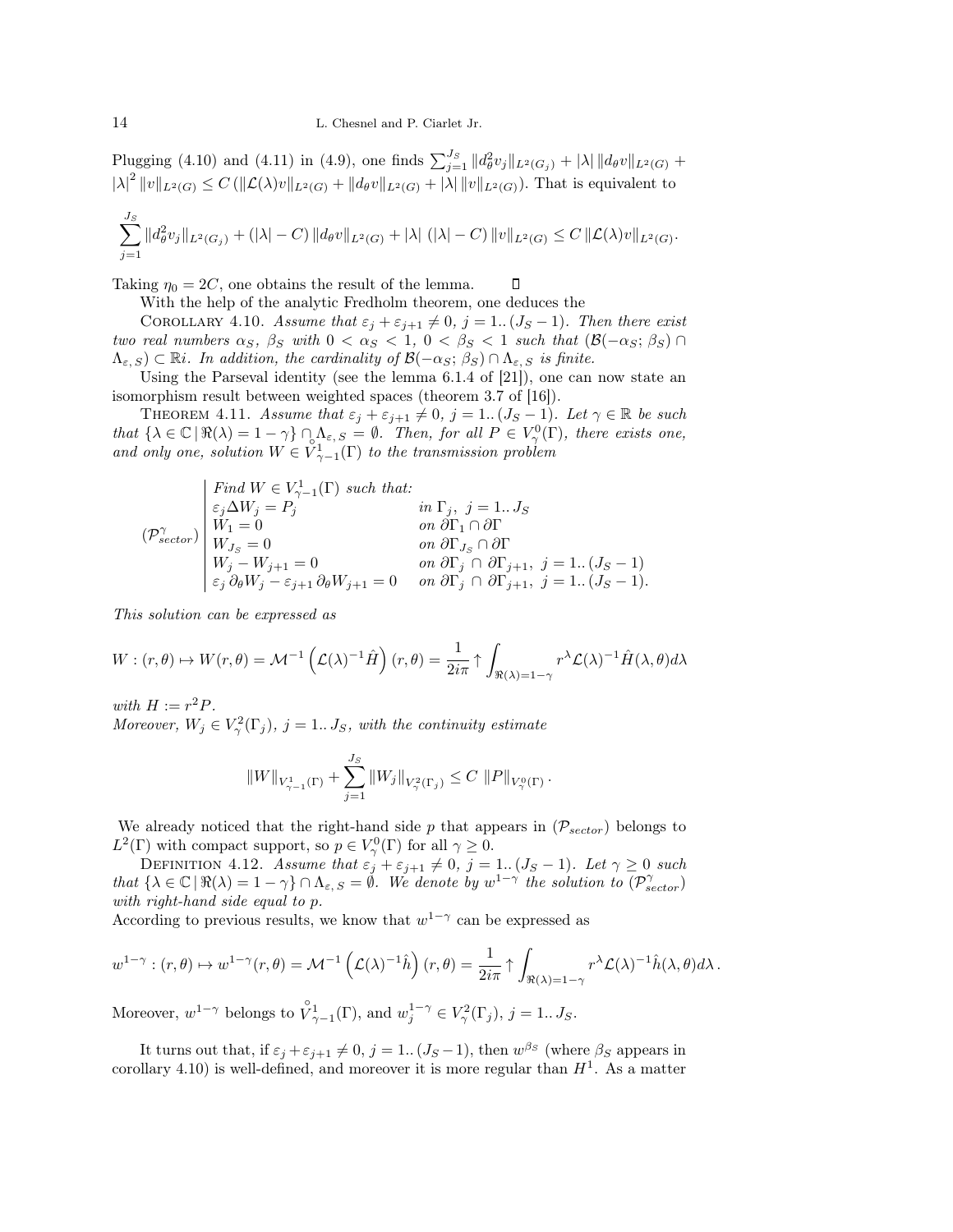of fact, one has  $w^{\beta_S} \in \overset{\circ}{V}{}^1_{-\beta_S}(\Gamma)$ , with  $w^{\beta_S}_j \in V^2_{1-\beta_S}(\Gamma_j)$ ,  $j = 1...J_S$ . The next step is to prove that w is equal to  $w^{\beta_S}$ . With this result, the extra regularity result will hold, for  $S \in \mathcal{S}_{ext}$ . From now on, let us assume that  $\varepsilon_j + \varepsilon_{j+1} \neq 0$ ,  $j = 1$ ..  $(J_S - 1)$ .

LEMMA 4.13. Let  $\lambda \in \mathcal{B}(-1; 0) \setminus \Lambda_{\varepsilon, S}$ . Then  $\hat{w}(\lambda, \cdot)$  belongs to  $D(\mathcal{L})$ , and

$$
\hat{w}(\lambda, \cdot) = \mathcal{L}(\lambda)^{-1} \hat{h}(\lambda, \cdot).
$$

*Proof.* As  $\Re(\lambda) \leq 0$ ,  $\hat{w}(\lambda, \cdot)$  is well-defined, and it belongs to  $H^1(G)$ , according to lemma 4.7. But, as  $\hat{w}(\lambda, \cdot) \in H^1(G)$  is a solution to  $(\hat{\mathcal{P}}_{sector})$ , it is also an element of  $D(\mathcal{L})$ . Thanks to lemma 4.8, there holds  $\hat{w}(\lambda, \cdot) = \mathcal{L}(\lambda)^{-1} \hat{h}(\lambda, \cdot)$ . According to theorem 4.11, this proves that

$$
w = w^{-\alpha_S} = \frac{1}{2i\pi} \uparrow \int_{\Re(\lambda) = -\alpha_S} r^{\lambda} \mathcal{L}(\lambda)^{-1} \hat{h}(\lambda, \cdot) d\lambda.
$$

LEMMA 4.14. The mapping  $\lambda \mapsto \mathcal{L}(\lambda)^{-1} \hat{h}(\lambda, \cdot)$ , with values in  $D(\mathcal{L})$ , defines a meromorphic extension of  $\hat{w}(\lambda, \cdot)$  over  $int(\mathcal{B}(-\alpha; 1)),$  for all  $\alpha > 0$ .

*Proof.* According to the analytic Fredholm theorem, the mapping  $\lambda \mapsto \mathcal{L}(\lambda)^{-1}$  is a meromorphic function over C, with values into the set of continuous mappings from  $L^2(G)$  to  $D(\mathcal{L})$ . On the other hand, one can prove (see lemma 3.11 of [16]) that  $\hat{h}$  is holomorphic with values in  $L^2(G)$ , in  $int(\mathcal{B}(-\alpha; 1))$ , for all  $\alpha > 0$ . Combining these two results leads to the conclusion.  $\Box$ 

Consider next the contour integral

$$
\mathcal{C}_R:=[-R+i\beta_S;R+i\beta_S]\cup[R+i\beta_S;R-i\alpha_S]\cup[R-i\alpha_S;-R-i\alpha_S]\cup[-R-i\alpha_S;-R+i\beta_S]
$$

in the complex plane with  $R > 0$ . As  $\lambda \mapsto r^{\lambda} \mathcal{L}(\lambda)^{-1} \hat{h}$  is meromorphic in the strip  $\mathcal{B}(-\alpha_S; \beta_S)$ , Cauchy's theorem indicates that

$$
w^{\beta_S} - w = \frac{1}{2i\pi} \uparrow \int_{\Re(\lambda) = \beta_S} r^{\lambda} \mathcal{L}(\lambda)^{-1} \hat{h}(\lambda, \cdot) d\lambda - \frac{1}{2i\pi} \uparrow \int_{\Re(\lambda) = -\alpha_S} r^{\lambda} \mathcal{L}(\lambda)^{-1} \hat{h}(\lambda, \cdot) d\lambda
$$
  
\n
$$
= \lim_{\lambda \in \Lambda_{\varepsilon, S} \cap \mathcal{B}(-\alpha_S; \beta_S)} \operatorname{Res}_{\lambda} r^{\lambda} \mathcal{L}(\lambda)^{-1} \hat{h}(\lambda, \cdot) d\lambda
$$

Let  $\lambda \in \Lambda_{\varepsilon,S} \cap \mathcal{B}(-\alpha_S;\beta_S)$ . One can prove (see lemma 5.1.4, theorems 5.4.1 and 6.1.4 of [21], or alternately [11]), that the residual Res  $r^{\lambda} \mathcal{L}(\lambda)^{-1} \hat{h}(\lambda, \cdot)$  can be deλ composed on a finite set of functions like  $r^{\lambda} \sum_{k=0}^{K} (\log r)^{k} \varphi_k(\theta)/k!$ , with  $\varphi_k \in H_0^1(G)$ , for  $k = 0.. K$ . Now, according to corollary 4.10, one has  $(\Lambda_{\varepsilon, S} \cap \mathcal{B}(-\alpha_S; \beta_S)) \subset \mathbb{R}i$ . As a consequence, for  $\lambda \in (\Lambda_{\varepsilon, S} \cap \mathcal{B}(-\alpha_S; \beta_S))$ , a non-vanishing function  $(r, \theta) \mapsto$  $r^{\lambda} \sum_{k=0}^{K} (\log r)^{k} \varphi_k(\theta)/k!$  does not belong to  $H^1$ . Since  $w^{\beta_S}$  and w both belong locally to  $H^1$  in a neighborhood of the origin, it follows that necessarily

$$
\sum_{\lambda \in \Lambda_{\varepsilon, S} \cap \mathcal{B}(-\alpha_S; \beta_S)} \operatorname{Res}_{\lambda} r^{\lambda} \mathcal{L}(\lambda)^{-1} \hat{h}(\lambda, \cdot) = 0.
$$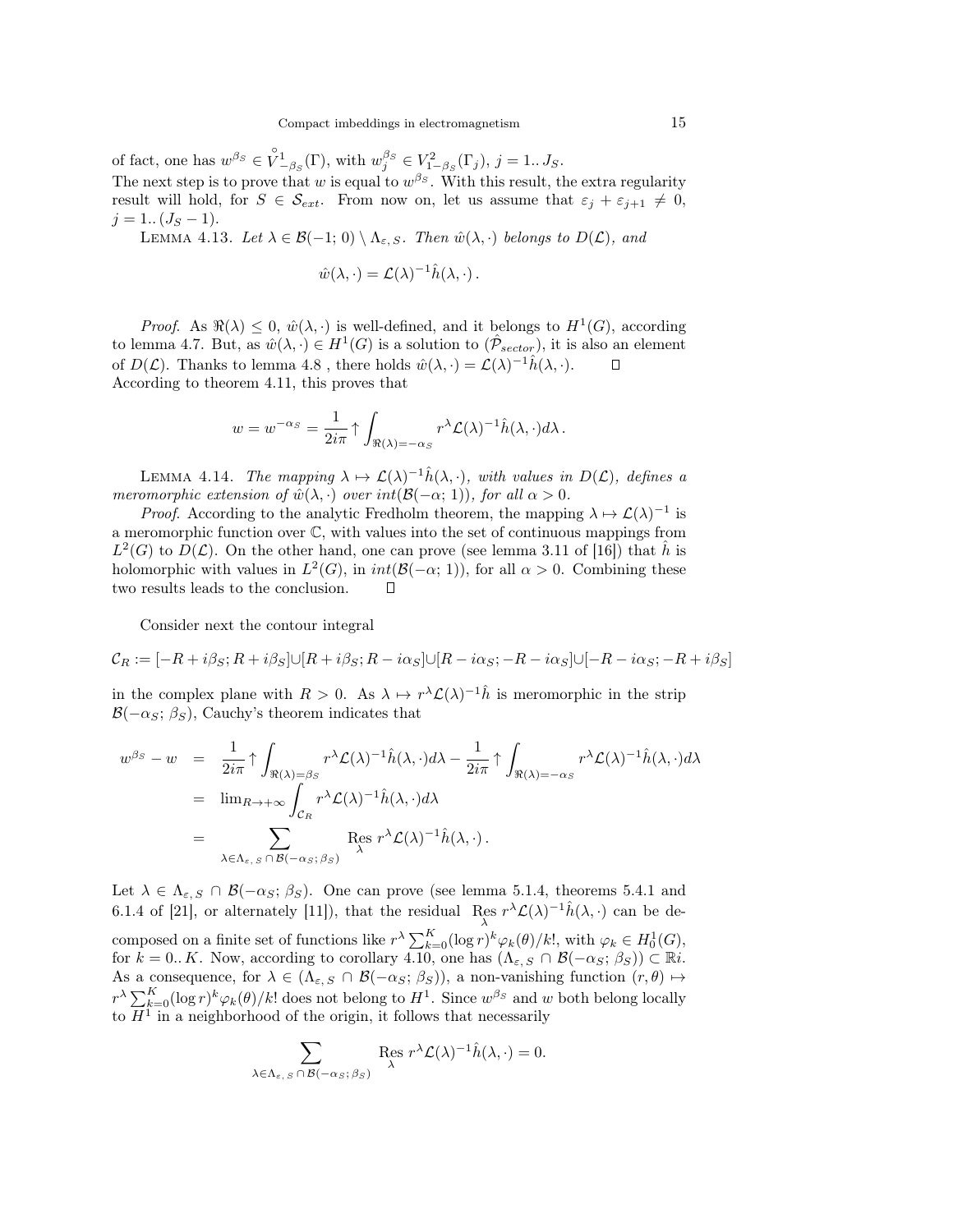Thus,  $w = w^{\beta_S}$ . This implies  $w \in V_{-\beta_S}^1(\Gamma)$ ,  $w_j \in V_{1-\beta_S}^2(\Gamma_j)$ ,  $j = 1...J_S$ , with the continuity estimate of theorem 4.11

$$
||w||_{V_{-\beta_S}^1(\Gamma)} + \sum_{j=1}^{J_S} ||w_j||_{V_{1-\beta_S}^2(\Gamma_j)} \leq C_1 ||p||_{V_{1-\beta_S}^0(\Gamma)}
$$

where the constant  $C_1$  depends only on  $\beta_S$ .

We are now able to state the regularity result at boundary vertices. Recall that  $p$ , defined in (4.8), belongs to  $L^2(\Gamma)$  with compact support, so p is in  $V^0_{1-\beta_S}(\Gamma)$  ( $\beta_S < 1$ ), so one may write

$$
||p||_{V_{1-\beta_{S}}^{0}(\Gamma)} = ||(x^{2} + y^{2})^{1-\beta_{S}} p||_{L^{2}(\Gamma)}
$$
  
\n
$$
\leq ||(x^{2} + y^{2})^{1-\beta_{S}}||_{L^{\infty}(\Gamma)} ||p||_{L^{2}(\Gamma)}
$$
  
\n
$$
\leq d_{S}^{2(1-\beta_{S})} ||p||_{L^{2}(\Gamma)}
$$
  
\n
$$
\leq C_{2} (||f||_{L^{2}(\Omega)} + ||\nabla u||_{L^{2}(\Omega)}).
$$

This leads to

$$
||w||_{V_{-\beta_S}^1(\Gamma)} + \sum_{j=1}^{J_S} ||w_j||_{V_{1-\beta_S}^2(\Gamma_j)} \leq C_1 C_2 \left( ||f||_{L^2(\Omega)} + ||\nabla u||_{L^2(\Omega)} \right)
$$

which in turns leads to the regularity result for boundary vertices.

THEOREM 4.15. Assume that  $\varepsilon_j + \varepsilon_{j+1} \neq 0$ ,  $j = 1$ .  $(J_S - 1)$ . Then, for  $\beta_S \in ]0;1[$ defined in corollary 4.10, there holds

$$
\|u\|_{V_{-\beta_S}^1(\Omega\,\cap\, B(S,\frac{d_S}{2}))}+\sum_{j=1}^{J_S}\|u_j\|_{V_{1-\beta_S}^2(\Omega_j\,\cap\, B(S,\frac{d_S}{2}))}\leq C\,\left(\|\operatorname{div}(\varepsilon\nabla u)\|_{L^2(\Omega)}+\|\nabla u\|_{L^2(\Omega)}\right)
$$

where the constant  $C$  is independent of  $u$ .

4.5. Regularity at interior vertices. Consider an interior vertex  $S \in \mathcal{S}_{int}$ . The regularity study around this vertex is very similar to the one which we carried out in the previous subsections. One has to replace the homogeneous Dirichlet boundary conditions at 0 and  $\sigma_{J_S} = 2\pi$  by two transmission conditions.

Below, we keep the same notations. This time, we define the set  $\Lambda_{\varepsilon, S}$  of singular exponents related to the vertex S as the set of complex numbers  $\lambda \in \mathbb{C}$  such that there is a non-zero  $J_S$ -tuple  $(\phi_{\lambda,j})_{j=1}^{J_S} \in \prod_{j=1}^{J_S} H^2(G_j)$  which fulfills the conditions below:

$$
\begin{cases}\n(\partial_{\theta}^{2} + \lambda^{2}) \phi_{\lambda, j} = 0 & \text{in } G_{j}, j = 1..J_{S} \\
\phi_{\lambda, 1}(0) = \phi_{\lambda, J_{S}}(2\pi) \\
\varepsilon_{1} \partial_{\theta} \phi_{\lambda, 1}(0) = \varepsilon_{J_{S}} \partial_{\theta} \phi_{\lambda, J_{S}}(2\pi) \\
\phi_{\lambda, j}(\sigma_{j}) = \phi_{\lambda, j+1}(\sigma_{j}) & j = 1..(J_{S} - 1) \\
\varepsilon_{j} \partial_{\theta} \phi_{\lambda, j}(\sigma_{j}) = \varepsilon_{j+1} \partial_{\theta} \phi_{\lambda, j+1}(\sigma_{j}) & j = 1..(J_{S} - 1).\n\end{cases}
$$

This time, one is led to study the Mellin symbol

$$
\mathcal{L}(\lambda): D(\mathcal{L}) \longrightarrow \prod_{j=1}^{J_S} L^2(G_j)
$$
  

$$
v \longrightarrow (\varepsilon_j (d_{\theta}^2 + \lambda^2) v_j)_{j=1}^{J_S}
$$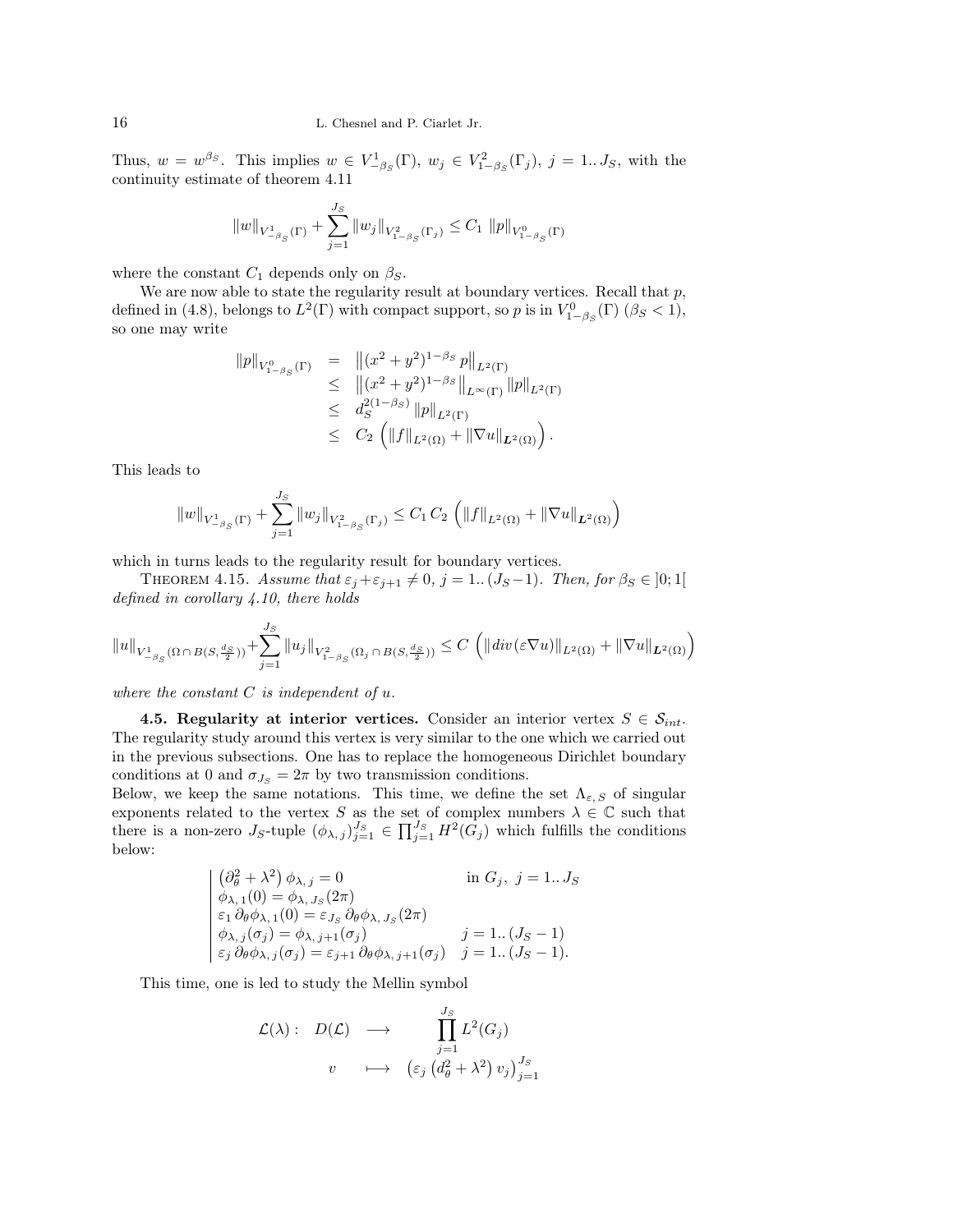where

$$
D(\mathcal{L}) := \{ v \in H^1(G) \mid v_j \in H^2(G_j), \varepsilon_{J_S} v'_{J_S}(2\pi) = \varepsilon_1 v'_1(0), \varepsilon_j v'_j(\sigma_j) = \varepsilon_{j+1} v'_{j+1}(\sigma_j), \ j = 1..(J_S - 1) \}.
$$

Note that one can prove results similar to lemmas 4.8 and 4.9 and corollary 4.10, using here the above definitions of  $D(\mathcal{L})$  and  $\mathcal{L}(\lambda)$ . Following the lines of proofs for boundary vertices, we have

$$
w^{\beta_S}-w\;\;=\;\; \sum_{\lambda\in \Lambda_{\varepsilon,\;S}\,\cap\,\mathcal{B}(-\alpha_S;\,\beta_S)}\;{\mathop{\rm Res}}_{\lambda}\;r^\lambda\mathcal{L}(\lambda)^{-1}\hat{h}(\lambda,\cdot)\,.
$$

Proceeding as before, because of the lack of homogeneous Dirichlet boundary condition, we can only conclude that

$$
\sum_{\lambda \in \Lambda_{\varepsilon, S} \cap \mathcal{B}(-\alpha_S; \beta_S)} \operatorname{Res}_{\lambda} r^{\lambda} \mathcal{L}(\lambda)^{-1} \hat{h}(\lambda, \cdot) = z_S,
$$

where  $z_S$  is a constant. However, this constant is not really annoying, since we are mainly interested in the behavior of  $\nabla u$ .

We conclude by the result below.

THEOREM 4.16. Assume that  $\varepsilon_j + \varepsilon_{j+1} \neq 0$ ,  $j = 1..(J_S - 1)$ . Then, there exists a constant number  $z_S$  such that there holds, with  $\beta_S \in [0;1]$  defined in corollary 4.10,

$$
||u + z_{S}||_{V_{-\beta_{S}}^{1}(\Omega \cap B(S, \frac{ds}{2}))} + \sum_{j=1}^{J_{S}} ||u_{j} + z_{S}||_{V_{1-\beta_{S}}^{2}(\Omega_{j} \cap B(S, \frac{ds}{2}))} \leq C \left( ||div(\varepsilon \nabla u)||_{L^{2}(\Omega)} + ||\nabla u||_{L^{2}(\Omega)} \right)
$$

where the constant  $C$  is independent of  $u$ .

4.6. Global regularity. Let us go back to the global regularity problem. We recall that for all  $S \in \mathcal{S}$ ,  $\mathcal{V}_S := \Omega \cap B(S, d_S)$  is a neighborhood of S such that  $\overline{\mathcal{V}_S} \cap \mathcal{S} = \{S\}.$  Consider next an open set  $\mathcal{V}_0 \subset \Omega$  such that  $\overline{\mathcal{V}_0} \cap \mathcal{S} = \emptyset$  and  $\Omega = V_0 \cup (\cup_{S \in \mathcal{S}} V_S)$ . For  $m \in \mathbb{N}$  and  $\gamma \in \mathbb{R}$ , let us introduce the functional space

$$
K_{\gamma}^{m}(\Omega) := \{ v \in \mathcal{D}'(\Omega) \mid v \in H^{m}(\mathcal{V}_{0}) \text{ and}
$$
  

$$
\forall \alpha \in \mathbb{N}, |\alpha| \leq m, \forall S \in \mathcal{S}, r_{S}^{|\alpha| - m + \gamma} \partial_{\boldsymbol{x}}^{\alpha} v \in L^{2}(\mathcal{V}_{S}) \},
$$

endowed with the norm

$$
||v||_{K^m_\gamma(\Omega)} := (||v||^2_{H^m(\mathcal{V}_0)} + \sum_{|\alpha| \leq m} ||r_S^{|\alpha|-m+\gamma} \partial_x^{\alpha} v||^2_{L^2(\mathcal{V}_S)})^{\frac{1}{2}},
$$

where  $(r<sub>S</sub>, \theta<sub>S</sub>)$  are the local polar coordinates associated with the vertex S.

In addition, for  $j = 1..N$ ,  $m \in \mathbb{N}$  et  $\gamma \in \mathbb{R}$ , let us introduce the functional spaces

$$
K_{\gamma}^{m}(\Omega_{j}) := \{ v \in \mathcal{D}'(\Omega_{j}) \, | \, v \in H^{m}(\mathcal{V}_{0} \cap \Omega_{j}) \text{ and}
$$

$$
\forall \alpha \in \mathbb{N}, |\alpha| \leq m, \forall S \in \mathcal{S}, r_{S}^{|\alpha| - m + \gamma} \partial_{\bm{x}}^{\alpha} v \in L^{2}(\mathcal{V}_{S} \cap \Omega_{j}) \},
$$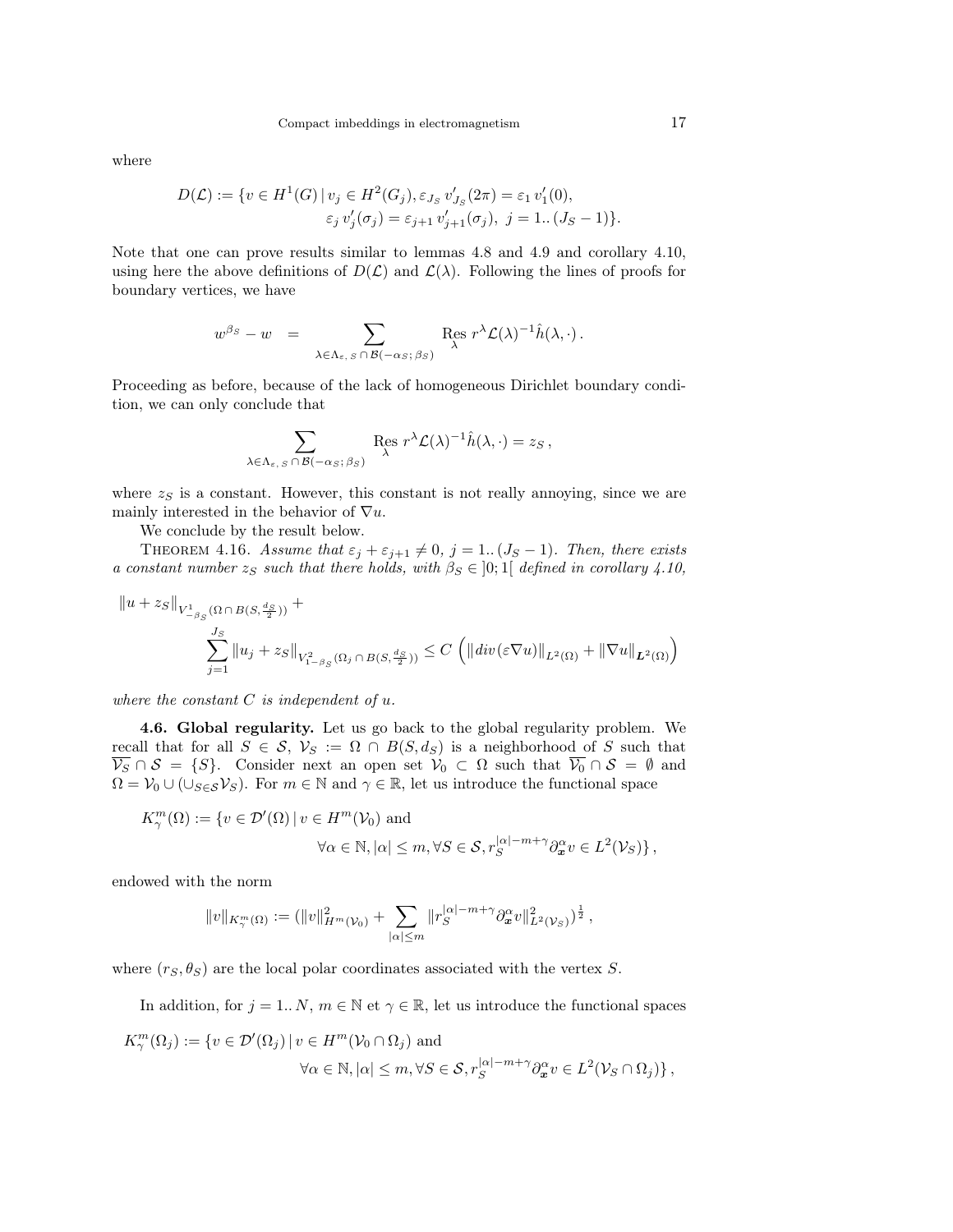endowed with the norms

$$
||v||_{K^m_\gamma(\Omega_j)} := (||v||^2_{H^m(\mathcal{V}_0 \cap \Omega_j)} + \sum_{|\alpha| \leq m} ||r_S^{|\alpha|-m+\gamma} \partial_x^{\alpha} v||^2_{L^2(\mathcal{V}_S \cap \Omega_j)})^{\frac{1}{2}}.
$$

Using a partition of unity, and with the help of theorems 4.1, 4.2, 4.6, 4.15 and 4.16, we can conclude that the following global regularity result holds.

THEOREM 4.17. Assume that, for all couples of subdomains  $(\Omega_i, \Omega_j)$  of  $\Omega$  whose boundary share a common edge, one has  $\varepsilon_i + \varepsilon_j \neq 0$ . If one lets  $\beta := \min_{S \in \mathcal{S}} \beta_S$ , then

$$
\|\nabla u\|_{K^0_{-\beta}(\Omega)^2} + \sum_{j=1}^N \|\nabla u\|_{K^1_{1-\beta}(\Omega_j)^2} \le C \left( \|\operatorname{div}(\varepsilon \nabla u)\|_{L^2(\Omega)} + \|\nabla u\|_{L^2(\Omega)} \right)
$$

where the constant  $C$  is independent of  $u$ .

**5.** Compact imbedding of  $X_N(\Omega, \varepsilon)$  into  $L^2(\Omega)$ . We have now at hand all results to prove that the imbedding of  $\mathbf{X}_N(\Omega,\varepsilon)$  into  $\mathbf{L}^2(\Omega)$  is compact.

THEOREM 5.1. Let  $\Omega \subset \mathbb{R}^2$  be a bounded, open, connected polygonal set of  $\mathbb{R}^2$ , partitioned into N open, polygonal and disjoint subsets  $\Omega_i$ . Assume that, for all couples of subsets  $(\Omega_i, \Omega_j)$  whose boundary share a common edge, one has  $\varepsilon_i + \varepsilon_j \neq 0$ . Then, the imbedding of  $\mathbf{X}_N(\Omega,\varepsilon)$  into  $\mathbf{L}^2(\Omega)$  is compact.

*Proof.* Let  $(u_n)_{n\in\mathbb{N}}$  be a bounded sequence of elements  $X_N(\Omega, \varepsilon)$ . Theorem 3.2 shows that we can associate to  $(u_n)_{n\in\mathbb{N}}$  two sequences, respectively  $(u_{0n})_{n\in\mathbb{N}}\in$  $\boldsymbol{H}_N(\Omega,\varepsilon)^{\mathbb{N}}$  and  $(\varphi_n)_{n\in\mathbb{N}}\in D(F)^{\mathbb{N}},$  such that

$$
u_n = u_{0n} + \nabla \varphi_n , \ \forall n \in \mathbb{N}.
$$

In addition, the same theorem states that  $(\boldsymbol{u}_{0\,n})_{n\in\mathbb{N}}$  is bounded in  $PH^1(\Omega,\mathcal{P})$ , whereas  $(\text{div}(\varepsilon \nabla \varphi_n))_{n \in \mathbb{N}}$  and  $(\nabla \varphi_n)_{n \in \mathbb{N}}$  are respectively bounded in  $L^2(\Omega)$ , and in  $L^2(\Omega)$ . But we know that  $PH^1(\Omega, \mathcal{P})$  is compactly imbedded into  $L^2(\Omega)$ . For instance, we remark that  $P\bm{H}^1(\Omega,\mathcal{P})\subset \cap_{s<\frac{1}{2}}\bm{H}^s(\Omega)$ , and that  $\bm{H}^s(\Omega)$  is compactly imbedded into

 $L^2(\Omega)$  for any  $s > 0$ , when  $\Omega$  is bounded.

One has only to study the sequence  $(\nabla \varphi_n)_{n\in\mathbb{N}}$ . Denote  $\beta := \min_{S \in \mathcal{S}} \beta_S$ , where the real numbers  $\beta_S$  are defined in corollary 4.10. Theorem 4.17 allows us to prove that the sequences  $(\nabla \varphi_n|_{\Omega_j})_{n\in\mathbb{N}}$  are bounded in  $K^1_{1-\beta}(\Omega_j)^2$ , for  $j=1...N$ . Since  $\beta>0$ , one has  $1 - \beta < 1$ , so that  $K^1_{1-\beta}(\Omega_j)^2$  is compactly imbedded into  $\mathbf{L}^2(\Omega_j)$  (cf. lemma 6.2.1 of [21]), for  $j = 1..N$ .  $\Box$ 

The conclusion follows.

6. Extensions – Case of a curvilinear polygonal domain  $\Omega$ . Here, we use the definition of a curvilinear polygonal domain given (for instance) in [13].

DEFINITION 6.1. The open subset  $\Omega$  of  $\mathbb{R}^2$  has a  $\mathcal{C}^2$  curvilinear polygonal boundary ∂Ω if, for all points a of  $\partial\Omega$ , there exist  $r_a > 0$  and a diffeomorphism  $\chi_a$ , such that  $\chi_a$  is a piecewise,  $\mathcal{C}^2$ -diffeomorphism that maps the neighborhood  $\mathcal{V}_a :=$  $\overline{\Omega} \cap \overline{B(a,r_a)}$  of a to a neighborhood of the origin O, included into the plane sector  $\Gamma_a := \{(r \cos \theta, r \sin \theta) | r \geq 0, \theta \in [0; \omega_a]\}$  of opening  $\omega_a \in [0; 2\pi]$ , a being sent to O.

With the help of local maps and going back to the "strict" polygonal boundary case, one is able to prove the result below.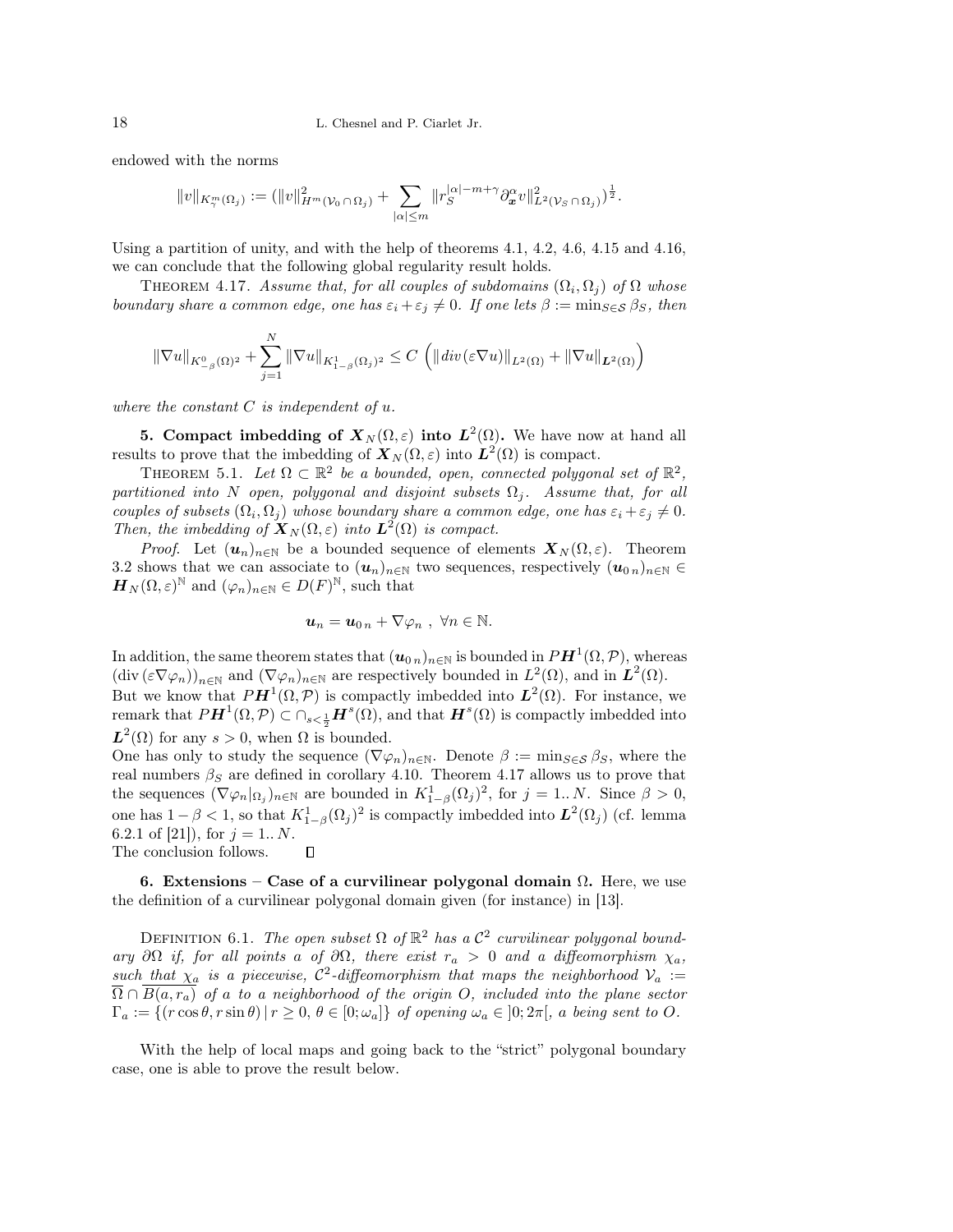THEOREM 6.2. (CURVILINEAR POLYGON CASE) Let  $\Omega \subset \mathbb{R}^2$  be a bounded, open, connected subset of  $\mathbb{R}^2$ , with a  $\mathcal{C}^2$  curvilinear polygonal, connected boundary. Let  $\Omega$  be partitioned into N open, disjoint subsets  $\Omega_j$  with  $\mathcal{C}^2$  curvilinear polygonal boundaries. Assume that, for all couples of subsets  $(\Omega_i, \Omega_j)$  whose boundary share a common edge, one has  $\varepsilon_i + \varepsilon_j \neq 0$ .

Then, the imbedding of  $\mathbf{X}_N(\Omega,\varepsilon)$  into  $\mathbf{L}^2(\Omega)$  is compact.

7. Case of a non-compact imbedding of  ${\pmb X}_N(\Omega,\varepsilon)$  into  ${\pmb L}^2(\Omega)$ . To conclude, let us present a negative compact imbedding result. Define  $\Omega_1 := [-1; 0] \times [0; 1]$ ,  $\Omega_2 := [0; 1] \times [0; 1]$  and  $\Omega := [-1; 1] \times [0; 1]$  (so that the partition of  $\Omega$  is symmetric with respect to the (Oy)-axis). According to theorem 5.1, the imbedding of  $\mathbf{X}_{N}(\Omega,\varepsilon)$ into  $L^2(\Omega)$  is compact when  $\varepsilon_1 + \varepsilon_2 \neq 0$ . However, one has the

PROPOSITION 7.1. Assume that  $\varepsilon_1 + \varepsilon_2 = 0$ . Then the imbedding of  $\mathbf{X}_N(\Omega, \varepsilon)$ into  $L^2(\Omega)$  is not compact.

Proof. The idea of the proof can be traced back to proposition 2.7 of [1]. Let A denote the edge  $A := \overline{\Omega_2} \cap \overline{\Omega_1}$ . We recall that  $\widetilde{H}^{\frac{1}{2}}(A)$  is the subset of  $H^{\frac{1}{2}}(A)$ , made up of those elements whose extension by 0 to R belongs to  $H^{\frac{1}{2}}(\mathbb{R})$ . Let  $(g^k)_{k\in\mathbb{N}}$  be a sequence of elements of  $\widetilde{H}^{\frac{1}{2}}(A)$ , weakly converging to 0 in  $\widetilde{H}^{\frac{1}{2}}(A)$ , and such that there is no subsequence that converges strongly in  $\widetilde{H}^{\frac{1}{2}}(A)$ .

For all  $k \in \mathbb{N}$ , consider the unique solutions to the problems

$$
\begin{array}{ccc}\n\text{Find } \varphi_1^k \in H^1(\Omega_1) \text{ such that} \\
\Delta \varphi_1^k & = & 0 \\
\varphi_1^k |_{\partial \Omega \cap \partial \Omega_1} & = & 0 \\
\varphi_1^k |_{A} & = & g^k\n\end{array}\n\quad\n\begin{array}{c}\n\text{Find } \varphi_2^k \in H^1(\Omega_2) \text{ such that} \\
\Delta \varphi_2^k & = & 0 \\
\varphi_2^k |_{\partial \Omega \cap \partial \Omega_2} & = & 0 \\
\varphi_2^k |_{A} & = & g^k\n\end{array}
$$

Using the symmetry of the domain, one shows easily that

$$
\varphi_1^k(x,y) = \varphi_2^k(-x,y), \ a.e. \ (x,y) \in \Omega_1.
$$

In addition, since the contrast is equal to  $-1$ , the element  $\varphi^k$  of  $H_0^1(\Omega)$  defined by its restrictions

$$
\varphi^k \ := \ \left\{ \begin{array}{c} \varphi_1^k \ \text{in} \ \Omega_1 \\ \varphi_2^k \ \text{in} \ \Omega_2 \end{array} \right.
$$

satisfies div  $(\varepsilon \nabla \varphi^k) = 0$ .

By construction, the sequence  $(\varphi^k)_{k\in\mathbb{N}}$  is bounded in  $H^1(\Omega)$ , and moreover it goes weakly to 0 in  $H^1(\Omega)$  as the mapping  $g^k \mapsto \varphi^k$  is continuous from  $\widetilde{H}^{\frac{1}{2}}(A)$  to  $H_0^1(\Omega)$ . However, there exists no subsequence of  $(\varphi^k)_{k \in \mathbb{N}}$  that converges strongly to 0 in  $H^1(\Omega)$ (argue by contradiction, using the continuity of the trace mapping on A).

Next, define  $u^k := \nabla \varphi^k$ . For all  $k \in \mathbb{N}$ , there holds curl  $u^k = 0$  and div  $(\varepsilon u^k) = 0$ . The sequence  $(\bm{u}^k)_{k\in\mathbb{N}}$  is thus bounded in  $\bm{X}_N(\Omega,\varepsilon)$ , and moreover it converges weakly to 0 in  $L^2(\Omega)$ . On the other hand, one can not extract a subsequence of  $(u^k)_{k\in\mathbb{N}}$ , that converges strongly (to 0) in  $L^2(\Omega)$ . To prove this last result, let us use a contradiction argument: assume there exists a subsequence  $(\tilde{u}^k)_{k \in \mathbb{N}}$  of  $(u^k)_{k \in \mathbb{N}}$  which converges strongly in  $L^2(\Omega)$ . Then the corresponding subsequence  $({\tilde{\varphi}}^k)_{k\in\mathbb{N}}$  converges strongly (to 0) in  $H^1(\Omega)$ , hence the contradiction.  $\Box$ 

REMARK 7.2. This negative imbedding result can obviously be extended to a symmetrically partitioned subset of  $\mathbb{R}^3$ .

.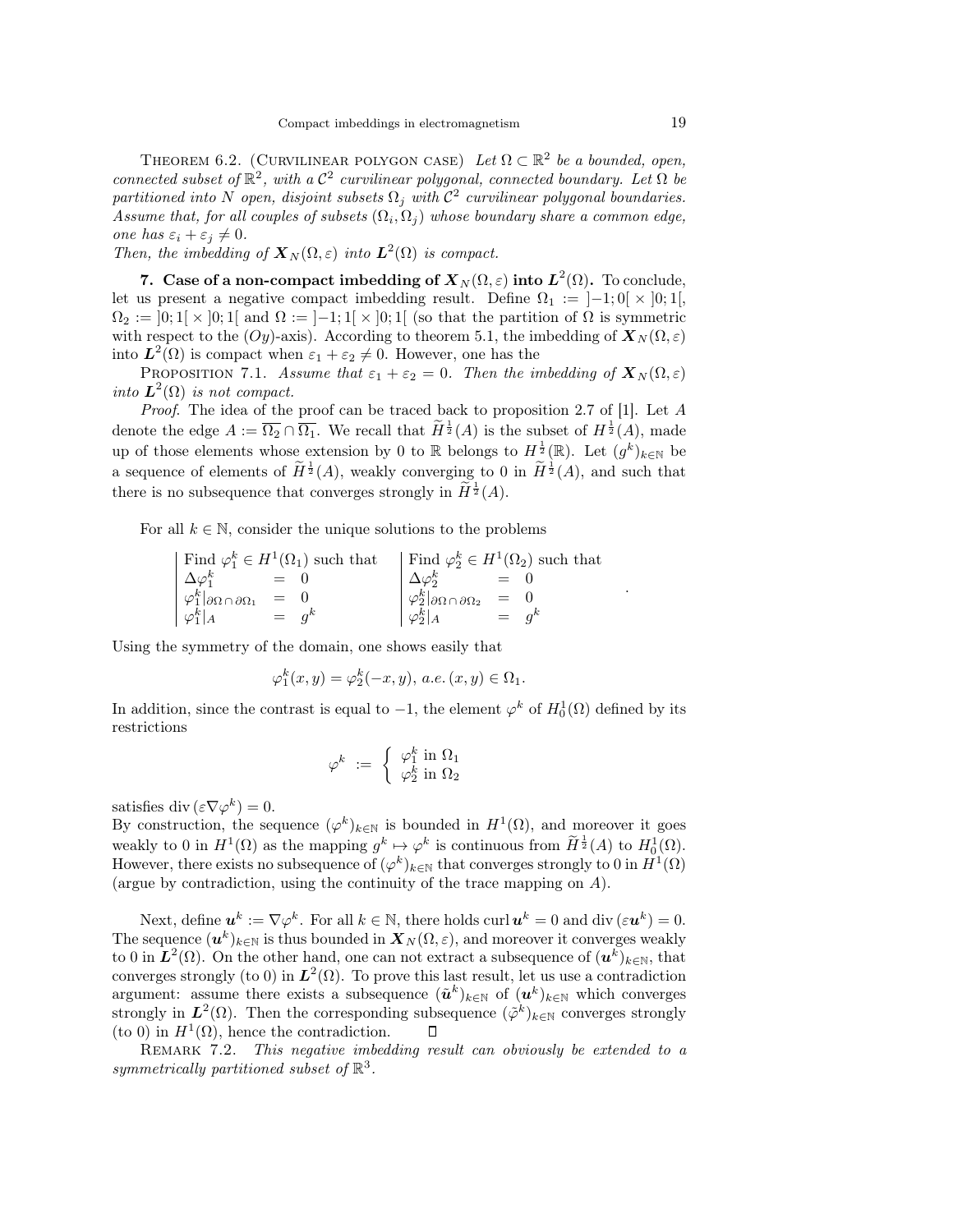### 20 L. Chesnel and P. Ciarlet Jr.

Acknowledgments. The authors express warm thanks for the help and contributions of Anne-Sophie Bonnet-Ben Dhia. They also thank the anonymous referee who suggested a simpler (and more general) framework to carry out the analysis.

# REFERENCES

- [1] C. Amrouche, C. Bernardi, M. Dauge, and V. Girault. Vector potentials in three-dimensional non-smooth domains. Math. Meth. Appl. Sci., 21:823–864, 1998.
- [2] M. Azaiez, M. Dauge, and Y. Maday. Méthodes spectrales et des éléments finis spectraux. In G. Cohen, editor, Ecole des ondes INRIA : Méthodes numériques d'ordre élevé pour les ondes en régime transitoire, 1994.
- [3] C. Bernardi, M. Dauge, and Y. Maday. Compatibilité de traces aux arêtes et coins d'un polyèdre. C. R. Acad. Sci. Paris, Ser. I, 331:679–684, 2000.
- [4] M. Sh. Birman and M. Z. Solomyak.  $L_2$ -theory of the Maxwell operator in arbitrary domains. Russ. Math. Surv., 42:75–96, 1987.
- [5] M. Sh. Birman and M. Z. Solomyak. Maxwell operator in regions with nonsmooth boundaries. Sib. Math. J., 28:12–24, 1987.
- [6] M. Sh. Birman and M. Z. Solomyak. The Weyl asymptotics of the spectrum of the Maxwell operator for domains with a Lipschitz boundary. Vestn. Leningr. Univ., Math., 20:15–21, 1987.
- [7] M. Sh. Birman and M. Z. Solomyak. Construction in a piecewise smooth domain of a function of the class  $H^2$  from the value of the conormal derivative. J. Sov. Math., 49:1128-1136, 1990.
- [8] A.-S. Bonnet-Ben Dhia, L. Chesnel, and P. Ciarlet Jr. Optimality of T-coercivity for scalar interface problems between dielectrics and metamaterials. submitted.
- [9] A.-S. Bonnet-Ben Dhia, P. Ciarlet Jr., and C.M. Zwölf. A new compactness result for electromagnetic waves. application to the transmission problem between dielectrics and metamaterials. Math. Models Meth. App. Sci., 18:1605–1631, 2008.
- [10] A.-S. Bonnet-Ben Dhia, P. Ciarlet Jr., and C.M. Zwölf. Time harmonic wave diffraction problems in materials with sign-shifting coefficients. J. Comput. Appl. Math, 234:1912–1919, 2010. Corrigendum J. Comput. Appl. Math., 234:2616, 2010.
- [11] A.-S. Bonnet-Ben Dhia, M. Dauge, and K. Ramdani. Analyse spectrale et singularités d'un problème de transmission non coercif. C. R. Acad. Sci. Paris, Ser. I, 328:717–720, 1999.
- [12] B.D.F. Casse, H.O. Moser, M. Bahou, J.W. Lee, S. Inglis, and L.K. Jian. Artifical engineering and characterization of micro- and nanoscale electromagnetic metamaterials for the THz spectral range. Advances in Synchrotron Radiation, 1:1–12, 2008.
- [13] M. Costabel and M. Dauge. Weighted regularization of Maxwell equations in polyhedral domains. Numer. Math., 93:239–277, 2002.
- [14] M. Costabel, M. Dauge, and S. Nicaise. Singularities of Maxwell interface problems. Math. Mod. Num. Anal., 33:627–649, 1999.
- [15] M. Dauge. Elliptic boundary value problems on corner domains. Lecture Notes in Mathematics. Springer-Verlag, Berlin, 1988.
- [16] M. Dauge and B. Texier. Problèmes de transmission non coercifs dans des polygones. http://hal.archives-ouvertes.fr/docs/00/56/23/29/PDF/BenjaminT\_arxiv.pdf, 2010.
- [17] V. Girault and P.-A. Raviart. Finite element methods for Navier-Stokes equations, volume 5 of Springer Series in Computational Mathematics. Springer-Verlag, Berlin, 1986.
- [18] P. Grisvard. Elliptic Problems in Nonsmooth Domains. Pitman, London, 1985.
- [19] P. Grisvard. Singularities in Boundary Value Problems. RMA 22. Masson, Paris, 1992.
- [20] V. A. Kondrat'ev. Boundary-value problems for elliptic equations in domains with conical or angular points. Trans. Moscow Math. Soc., 16:227–313, 1967.
- [21] V. A. Kozlov, V. G. Maz'ya, and J. Rossmann. Elliptic Boundary Value Problems in Domains with Point Singularities, volume 52 of Mathematical Surveys and Monographs. AMS, Providence, 1997.
- [22] J.-L. Lions and E. Magenes. Problèmes aux limites non homogènes et applications. Dunod, 1968.
- [23] P. Monk. Finite element methods for Maxwell's equations. Oxford University Press, New York, 2003.
- [24] S. A. Nazarov and B. A. Plamenevsky. Elliptic problems in domains with piecewise smooth boundaries, volume 13 of Expositions in Mathematics. de Gruyter, Berlin, Allemagne, 1994.
- [25] B. Prade, J. Y. Vinet, and M. Mysyrowicz. Guided optical waves in planar heterostructures